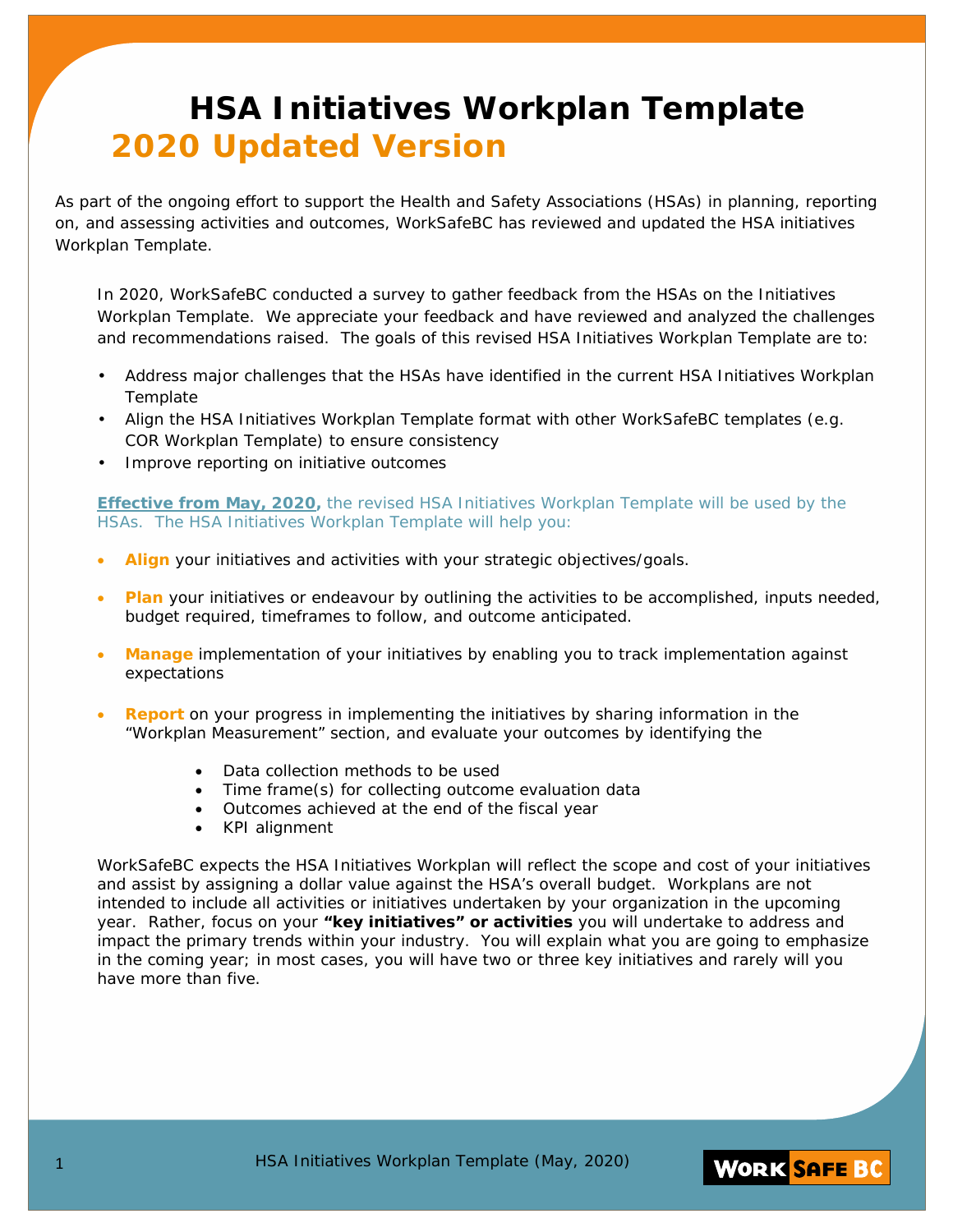#### **Table of Contents**

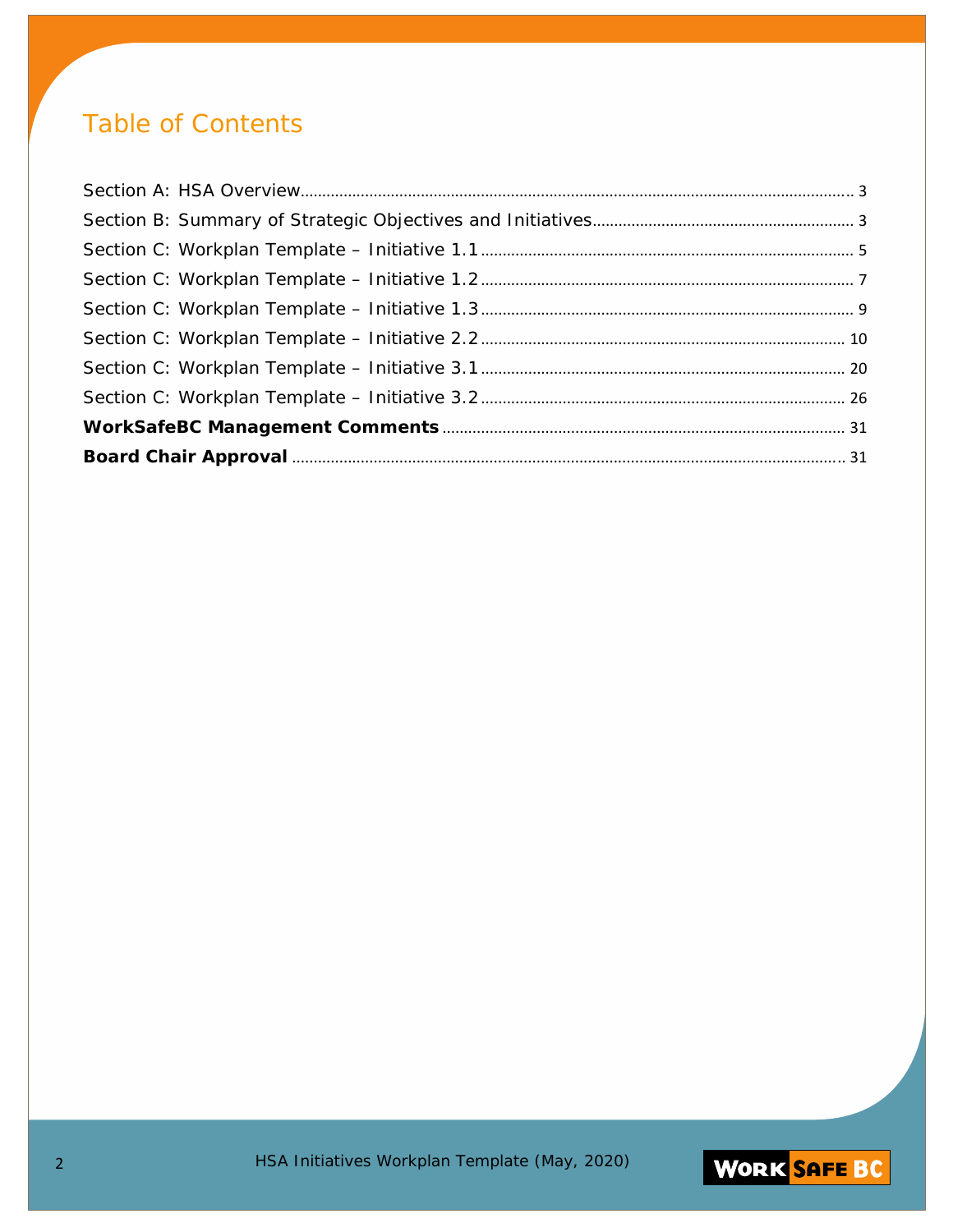#### Section A: HSA Overview

|                       | HSA Name BC Forest Safety Council |
|-----------------------|-----------------------------------|
| Year of Workplan 2022 |                                   |

| <b>HSA Vision</b>                                |
|--------------------------------------------------|
| Every Forestry Worker Goes Home Safe. Every day. |
| <b>HSA Mission</b>                               |
| Click here to enter text.                        |

#### Section B: Summary of Strategic Objectives and Initiatives

Based on the information from your strategic plan, please kindly indicate (at a high level) the strategic objectives/priorities of your organization for the upcoming year, and the **key initiatives** that your HSA has planned out under each objective/priority. In most cases, you will have two or three key initiatives and rarely will you have more than five.

| # | <b>Program Area: Falling</b><br><b>Strategic Objective/Priority</b>                                                                                                                                    | Key Initiative (note: there could be multiple<br>initiatives under the same strategic objective)                                                                                                                                                                                          | <b>Time Frame</b> | <b>KPI</b>                                                                                                                                                                                     |
|---|--------------------------------------------------------------------------------------------------------------------------------------------------------------------------------------------------------|-------------------------------------------------------------------------------------------------------------------------------------------------------------------------------------------------------------------------------------------------------------------------------------------|-------------------|------------------------------------------------------------------------------------------------------------------------------------------------------------------------------------------------|
|   | Develop practical competency-<br>based training programs to<br>support consistent and<br>improved training outcomes for<br>forestry workers aimed at<br>reducing injuries in high risk<br>occupations. | Implement competency-based BC Faller<br><b>Training Standard</b><br>1.1 Provide support to trainees,<br>supervisors, Trainers and Assessors to<br>better understand the competency-based<br>system, identifying new requirements.<br>Provide upgrade training to Assessors &<br>Trainers. | Jan - Dec 2022    | 1. Increase competence of<br>trainees, supervisors,<br>Assessors and Trainers<br>involved with the<br>competency-based<br>system, to better<br>understand their roles<br>and responsibilities. |

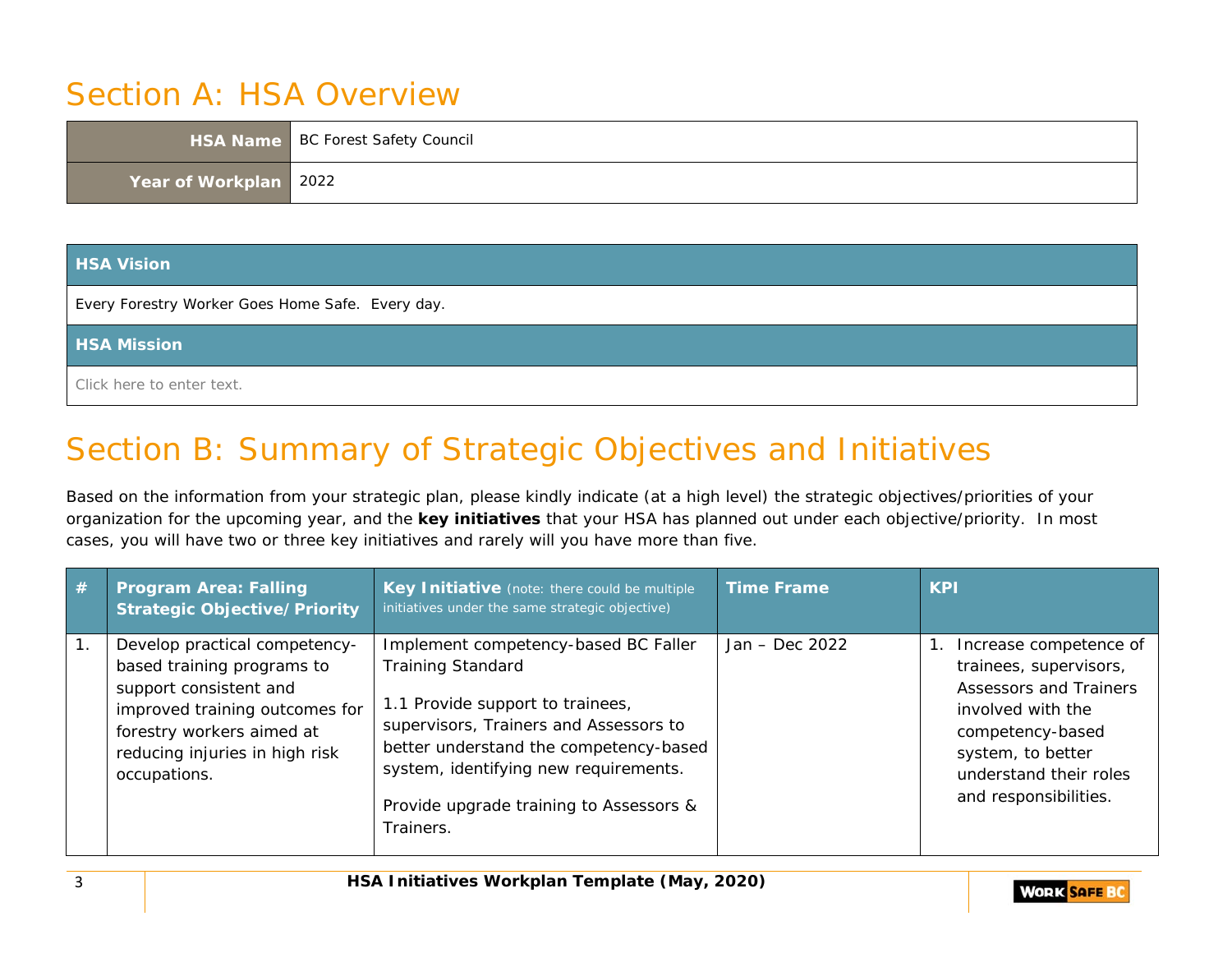|    |                                                                 | Pilot competency-based assessments.                                                                                                                |                |                                                                                                                                                                           |
|----|-----------------------------------------------------------------|----------------------------------------------------------------------------------------------------------------------------------------------------|----------------|---------------------------------------------------------------------------------------------------------------------------------------------------------------------------|
| 2. | Update training programs                                        | 2.1 Review and update of existing<br>courses:<br>Falling Supervisor for non-<br>certified fallers<br><b>Basic Chainsaw</b><br>Danger Tree Blasting | Jan - Dec 2022 | Increase industry<br>1.<br>competence, updating<br>content and providing<br>the courses in a blended<br>learning style.                                                   |
| 3. | <b>Update Certified Falling</b><br><b>Supervisor Assessment</b> | 3.1 Develop and pilot a competency-<br>based assessment for Certified Falling<br>Supervisors                                                       | Jan - Dec 2022 | 1. Increase falling<br>supervisor competency<br>in core supervisory<br>skills.<br>2. Supervisors better<br>understand a risk-based<br>approach to falling<br>supervision. |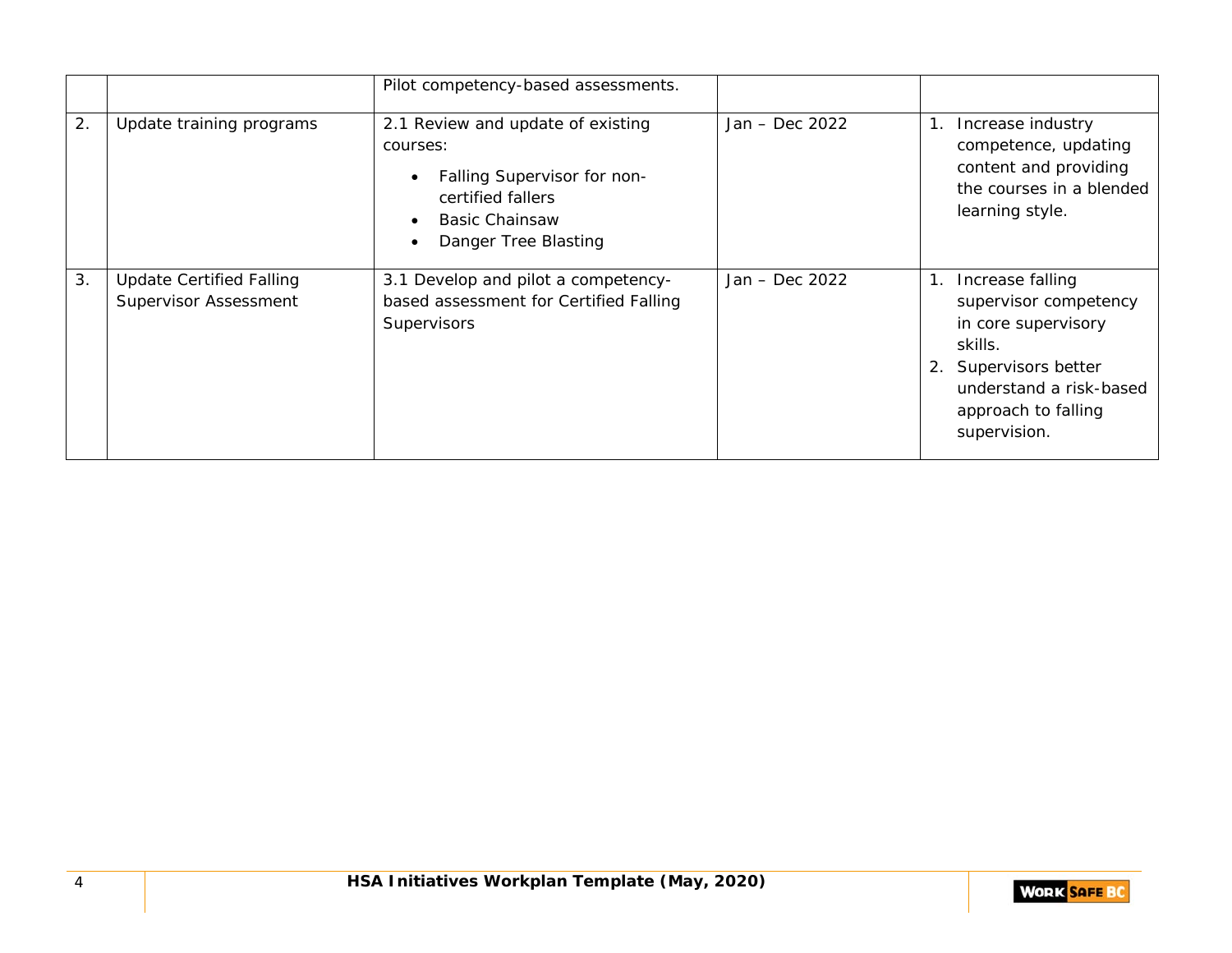## Section C: Workplan Template – Initiative 1.1 (Falling)

Based on the initiatives you have identified in the Section B, indicate the key activities you will undertake **under each initiative** (focus on activities that will incur high budget/cost). **Please complete one workplan for each initiative.** 

| Initiative                          | Implement competency-based BC Faller Training Standard to support consistent and improved training<br>outcomes for new fallers aimed at reducing injuries.                                                                                                                                                                                                                                                                                                                                                                                 |
|-------------------------------------|--------------------------------------------------------------------------------------------------------------------------------------------------------------------------------------------------------------------------------------------------------------------------------------------------------------------------------------------------------------------------------------------------------------------------------------------------------------------------------------------------------------------------------------------|
| <b>Initiative Goal/ Expectation</b> | In 2021, WSBC approved BCFSC's competency-based BC Faller Training Standard. This initiative supports the<br>industry implementation of the Standard. In 2022, the goal is to:<br>Support trainees and those training in industry better understand what is required in the new<br>competency-based system.<br>Provide additional support in the form of quality assurance visits to trainees and trainers in the 180-day<br>portion of training.<br>Pilot the competency-based assessment process identifying areas of improvement.<br>3. |

| Part 1: Workplan Details<br>List the key activities you will undertake in this initiative. |                                                                                                    |                              |                                        |                                                 |                                                                                                      |                      |  |  |
|--------------------------------------------------------------------------------------------|----------------------------------------------------------------------------------------------------|------------------------------|----------------------------------------|-------------------------------------------------|------------------------------------------------------------------------------------------------------|----------------------|--|--|
| <b>Activity Description</b>                                                                | <b>Activity</b><br>Category<br>(Note: this should<br>align with info from<br>your budget template) | <b>Inputs</b>                | <b>Budget</b>                          | Time Frame/<br><b>Completion</b><br><b>Date</b> | <b>Anticipated</b><br>Output                                                                         | <b>Actual Output</b> |  |  |
| <b>Communicate to</b><br>Industry                                                          | Marketing/Out<br>reach                                                                             | WSBC &<br><b>BCFSC Staff</b> | No cost<br>(email,<br>website,<br>FSN) | June 2022                                       | Industry notified of<br>changes that may<br>affect them,<br>providing direction on<br>next steps.    |                      |  |  |
| Upgrade<br>Trainers/Assessors                                                              | <b>Consultation</b><br><b>Services</b>                                                             | contractor;<br>staff         | \$21,600                               | Jan - Dec 2022                                  | Provide training to<br>those Trainers and<br>Assessors that wish<br>to train and/or<br>assess in the |                      |  |  |

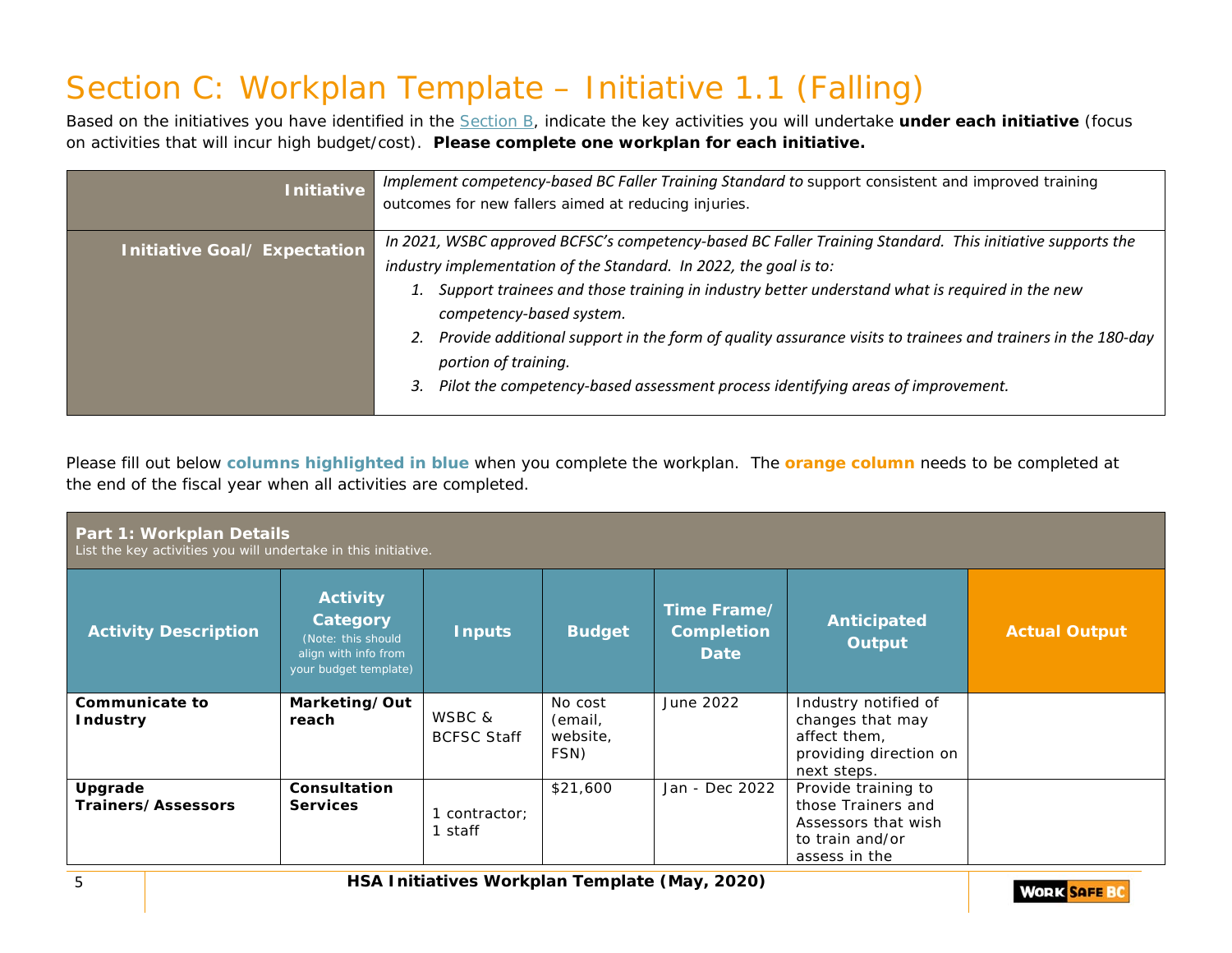|                                       |                                 |                        |          |                  | competency-based<br>system.                                                                                                               |
|---------------------------------------|---------------------------------|------------------------|----------|------------------|-------------------------------------------------------------------------------------------------------------------------------------------|
| Pilot competency-<br>based assessment | Consultation<br><b>Services</b> | contractor;<br>2 staff | \$10,000 | Jan - Dec $2022$ | Perform assessments<br>using the<br>competency-based<br>tools, identifying<br>areas of<br>improvement and<br>streamlining the<br>process. |

| <b>Part 2: Workplan Measurement</b><br>Based on all the activities you have completed, please evaluate what outcomes have been achieved, how data was collected (e.g. surveys, interviews, etc.), and whether<br>the outcomes align with your KPIs for the initiative. If the outcome indicator is long term, please provide evidence on what milestones have been achieved at the end of<br>this fiscal year. |                                    |                                 |               |                                                                       |  |  |  |  |
|----------------------------------------------------------------------------------------------------------------------------------------------------------------------------------------------------------------------------------------------------------------------------------------------------------------------------------------------------------------------------------------------------------------|------------------------------------|---------------------------------|---------------|-----------------------------------------------------------------------|--|--|--|--|
| <b>Evaluate Outcomes Achieved</b><br><b>Please</b><br>For medium/long term outcomes, evaluate<br><b>Time Frame</b><br><b>Data Collection</b><br><b>Outcome Indicator</b><br><b>Outcome Type</b><br>specify date<br>milestones achieved at the end of this<br>fiscal year                                                                                                                                       |                                    |                                 |               |                                                                       |  |  |  |  |
| Validation and<br>moderation sessions<br>with Trainers and<br>Assessors confirm that<br>competency outcomes<br>have been achieved.                                                                                                                                                                                                                                                                             | Knowledge-Based<br><b>Outcomes</b> | <b>Short Term</b><br>$<$ 1 year | Dec. 31, 2022 | Feedback from<br>Trainers, Assessors,<br>trainees and<br>supervisors. |  |  |  |  |

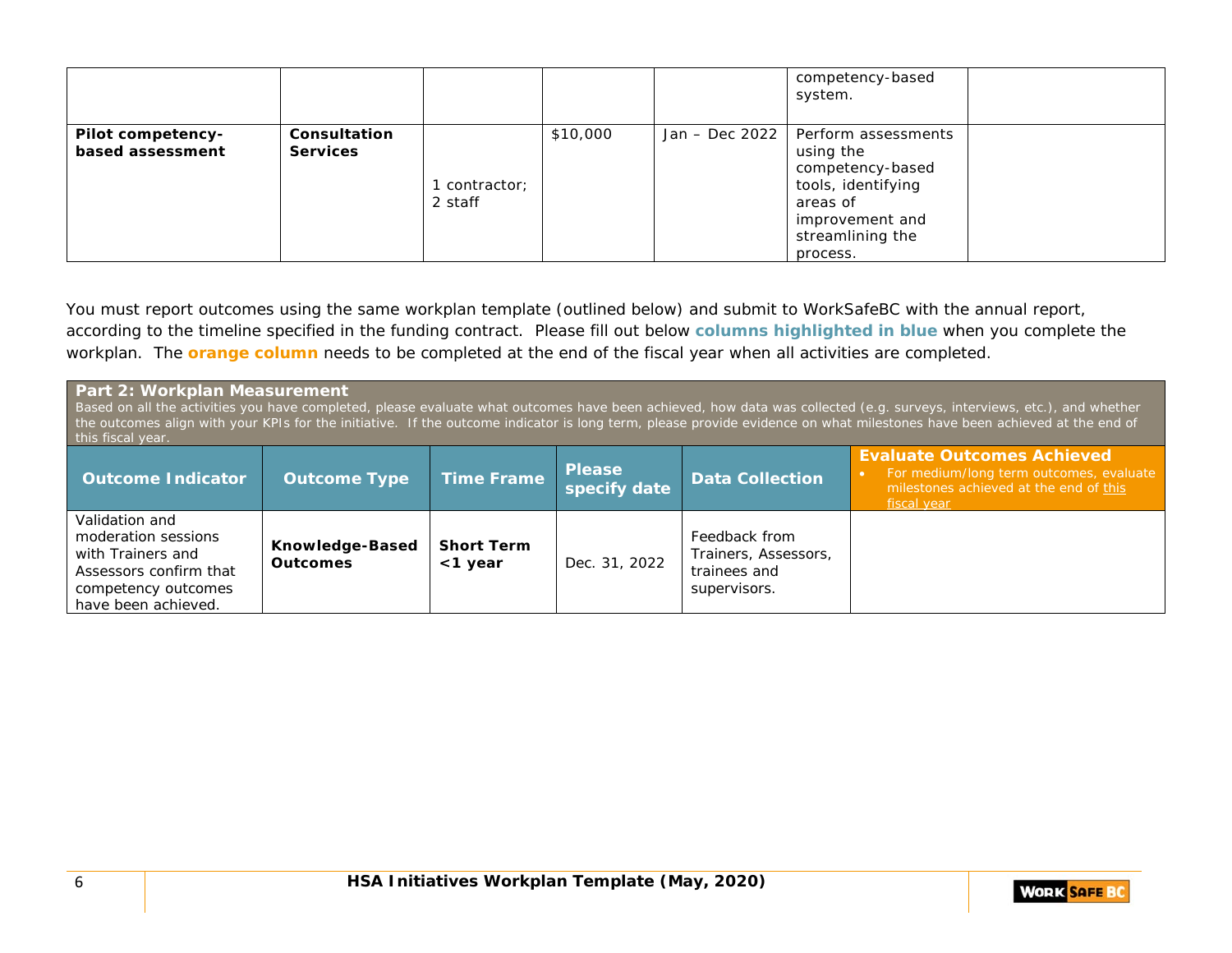*Below are blank templates pre-copied for you. Please click on the "expanding sign" on the left of the heading to expand the template and fill out one for each initiative indicated in Section B. Please update initiative numbers accordingly.* 

#### Section C: Workplan Template – Initiative 1.2

Based on the initiatives you have identified in the Section B, indicate the key activities you will undertake **under each initiative** (focus on activities that will incur high budget/cost). **Please complete one workplan for each initiative.** 

| <b>Initiative</b>            | Revise existing training courses – Falling Supervisor for non-certified fallers, Basic Chainsaw and Danger Tree<br><b>Blasting</b> |
|------------------------------|------------------------------------------------------------------------------------------------------------------------------------|
| Initiative Goal/ Expectation | Update and increase access to training materials and programs to permit industry to train more people                              |

| Part 1: Workplan Details<br>List the key activities you will undertake in this initiative. |                                                                                                    |                                                                                                                                                                      |               |                                                 |                                                                                                                                                                                             |                      |  |  |
|--------------------------------------------------------------------------------------------|----------------------------------------------------------------------------------------------------|----------------------------------------------------------------------------------------------------------------------------------------------------------------------|---------------|-------------------------------------------------|---------------------------------------------------------------------------------------------------------------------------------------------------------------------------------------------|----------------------|--|--|
| <b>Activity Description</b>                                                                | <b>Activity</b><br>Category<br>(Note: this should<br>align with info from<br>your budget template) | <b>Inputs</b>                                                                                                                                                        | <b>Budget</b> | Time Frame/<br><b>Completion</b><br><b>Date</b> | <b>Anticipated</b><br>Output                                                                                                                                                                | <b>Actual Output</b> |  |  |
| Workshops                                                                                  | Consultation<br><b>Services</b>                                                                    | Falling<br>Supervisor<br><b>Instructors</b><br>$(3)$ ; Basic<br>Chainsaw<br><b>Instructors</b><br>$(2)$ ; DT<br>Blasting<br>Instructor<br>$(1)$ ; and<br>Staff $(3)$ | \$64,000      | December<br>2022                                | Review of course<br>materials to ensure<br>they are up to date,<br>reflect current<br>regulation, industry<br>practices and<br>content, including<br>opportunities for<br>blended learning. |                      |  |  |

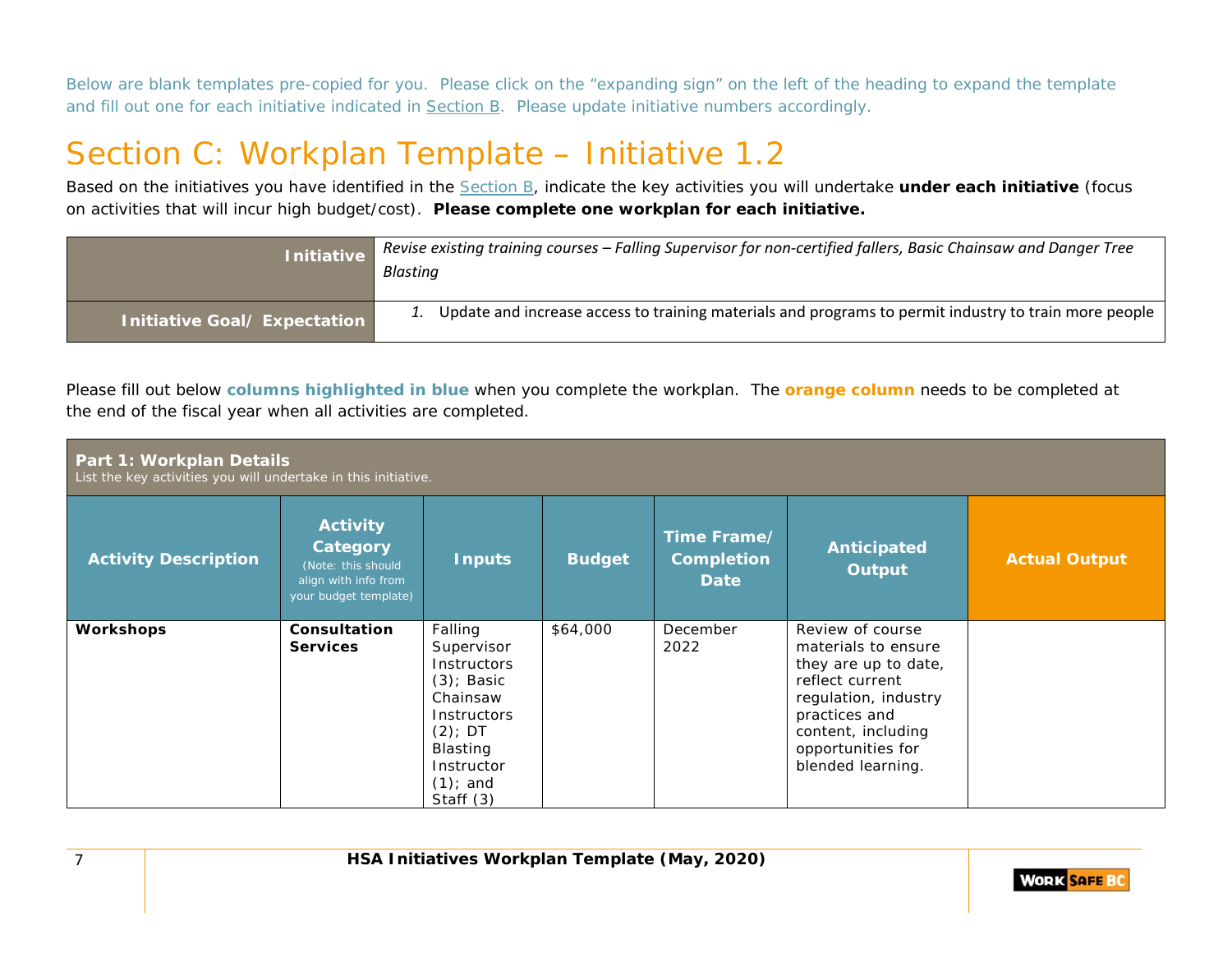| <b>Conduct Training</b> | Other, please |               | Cost     | $July - Dec$ | Conduct 2 training |  |
|-------------------------|---------------|---------------|----------|--------------|--------------------|--|
|                         | specify       | R Trainers, ∠ | recovery | 2022         | sessions using     |  |
|                         | Other type:   | Staff         |          |              | revised course     |  |
|                         | Training      |               |          |              | .content           |  |

| Part 2: Workplan Measurement<br>Based on all the activities you have completed, please evaluate what outcomes have been achieved, how data was collected (e.g. surveys, interviews, etc.), and whether<br>the outcomes align with your KPIs for the initiative. If the outcome indicator is long term, please provide evidence on what milestones have been achieved at the end of<br>this fiscal year. |                                    |                                 |                               |                                                                          |                                                                                                                                       |  |  |
|---------------------------------------------------------------------------------------------------------------------------------------------------------------------------------------------------------------------------------------------------------------------------------------------------------------------------------------------------------------------------------------------------------|------------------------------------|---------------------------------|-------------------------------|--------------------------------------------------------------------------|---------------------------------------------------------------------------------------------------------------------------------------|--|--|
| <b>Outcome Indicator</b>                                                                                                                                                                                                                                                                                                                                                                                | <b>Outcome Type</b>                | <b>Time Frame</b>               | <b>Please</b><br>specify date | <b>Data Collection</b>                                                   | <b>Evaluate Outcomes Achieved</b><br>For medium/long term outcomes, evaluate<br>milestones achieved at the end of this<br>fiscal year |  |  |
| Validation and feedback<br>from Trainers and<br>participants on delivery<br>and overall experience.                                                                                                                                                                                                                                                                                                     | Knowledge-Based<br><b>Outcomes</b> | <b>Short Term</b><br>$<$ 1 year | $Jan - Dec$<br>2022           | Feedback from<br>course participants<br>and validation from<br>Trainers. |                                                                                                                                       |  |  |

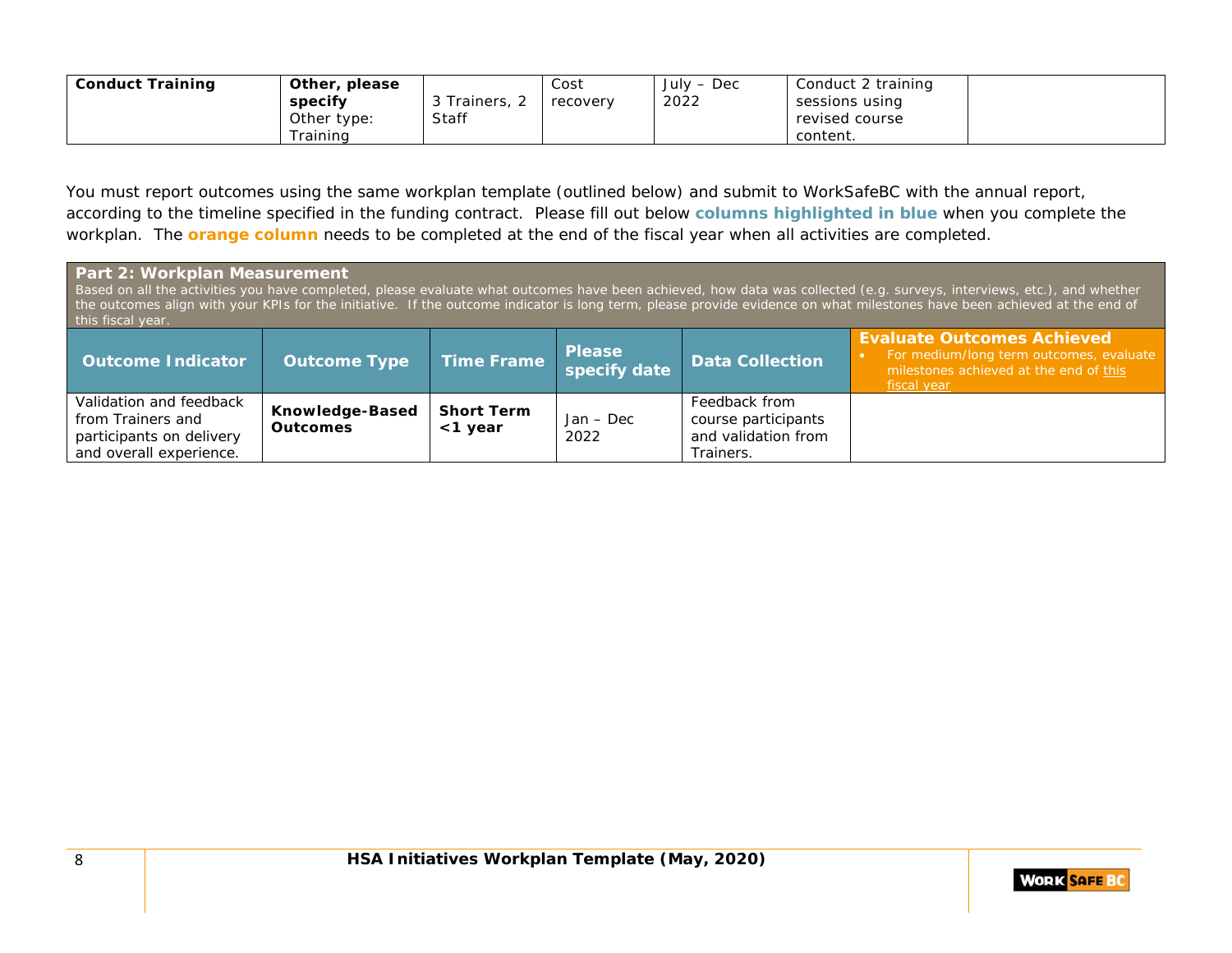### Section C: Workplan Template – Initiative 1.3

Based on the initiatives you have identified in the Section B, indicate the key activities you will undertake **under each initiative** (focus on activities that will incur high budget/cost). **Please complete one workplan for each initiative.** 

| <b>Initiative</b>            | Revise existing Certified Falling Supervisor (CFS) assessment.                                                                                                                     |
|------------------------------|------------------------------------------------------------------------------------------------------------------------------------------------------------------------------------|
| Initiative Goal/ Expectation | Develop an assessment that resembles a competency-based system that focuses on the outcomes and gap<br>training plans, creating better and more knowledgeable falling supervisors. |

| Part 1: Workplan Details<br>List the key activities you will undertake in this initiative. |                                                                                                    |                                                                                  |               |                                                 |                                                                                               |                      |  |  |
|--------------------------------------------------------------------------------------------|----------------------------------------------------------------------------------------------------|----------------------------------------------------------------------------------|---------------|-------------------------------------------------|-----------------------------------------------------------------------------------------------|----------------------|--|--|
| <b>Activity Description</b>                                                                | <b>Activity</b><br>Category<br>(Note: this should<br>align with info from<br>your budget template) | <b>Inputs</b>                                                                    | <b>Budget</b> | Time Frame/<br><b>Completion</b><br><b>Date</b> | <b>Anticipated</b><br>Output                                                                  | <b>Actual Output</b> |  |  |
| Develop a competency-<br>based assessment.                                                 | Conference/<br>Convention/<br>Meeting                                                              | Falling<br>Technical<br>Advisory<br>Committee<br>member $(1)$ :<br>and Staff (1) | \$3,000       | Prior to June 1                                 | A competency-based<br>assessment is<br>developed focusing<br>on the outcomes, not<br>a score. |                      |  |  |
| <b>Conduct Assessment</b>                                                                  | Marketing/Out<br>reach                                                                             | 2 staff                                                                          | No cost       | June $-$<br><b>December</b><br>2022             | Pilot assessment on<br><b>Certified Falling</b><br>Supervisor applicants                      |                      |  |  |

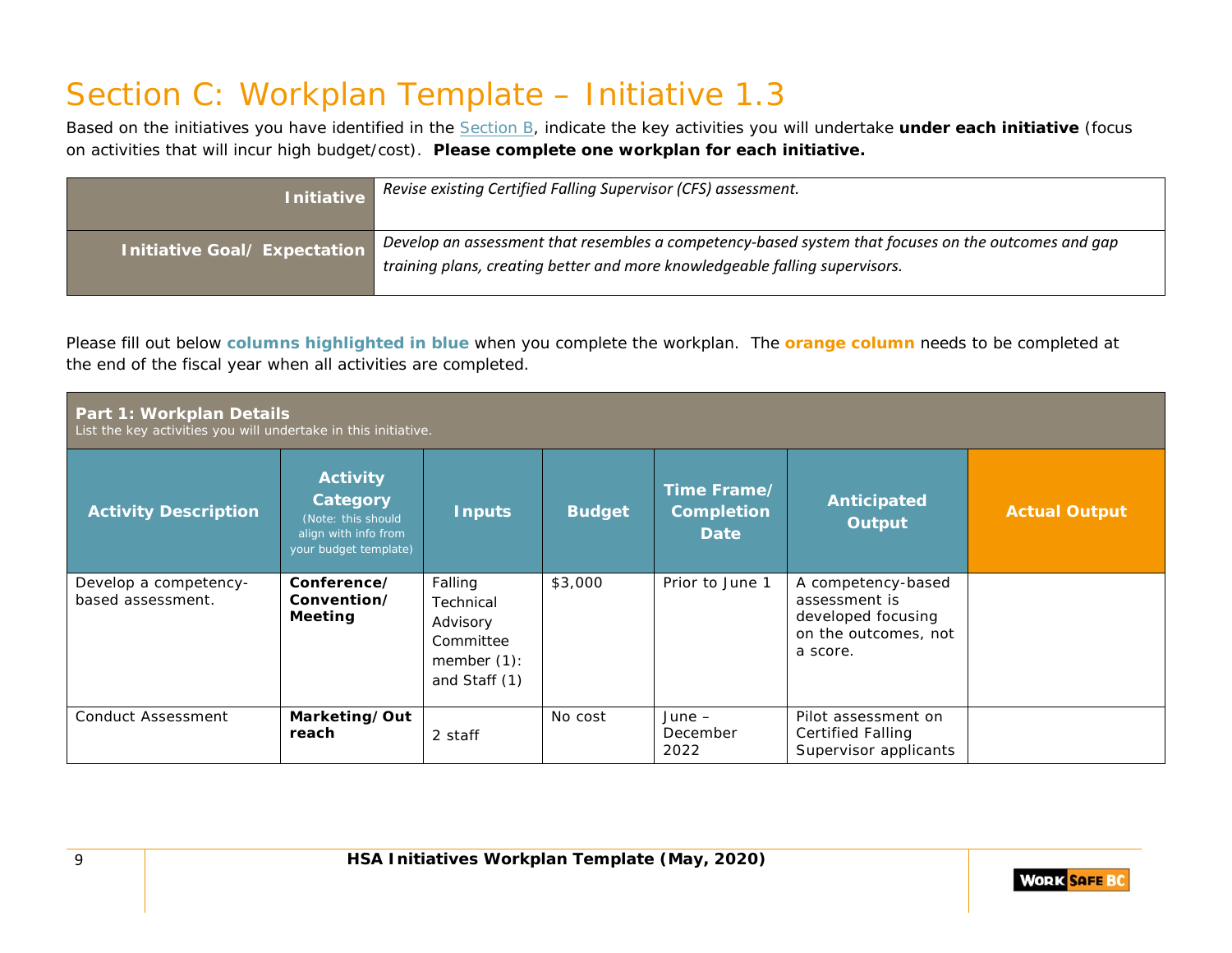#### **Part 2: Workplan Measurement**

Based on all the activities you have completed, please evaluate what outcomes have been achieved, how data was collected (e.g. surveys, interviews, etc.), and whether the outcomes align with your KPIs for the initiative. If the outcome indicator is long term, please provide evidence on what milestones have been achieved at the end of this fiscal year.

| <b>Outcome Indicator</b>                                                                                                                                                | <b>Outcome Type</b>                | <b>Time Frame</b>               | <b>Please</b><br>specify date | <b>Data Collection</b>                                                                    | <b>Evaluate Outcomes Achieved</b><br>For medium/long term outcomes, evaluate<br>milestones achieved at the end of this<br>fiscal year |
|-------------------------------------------------------------------------------------------------------------------------------------------------------------------------|------------------------------------|---------------------------------|-------------------------------|-------------------------------------------------------------------------------------------|---------------------------------------------------------------------------------------------------------------------------------------|
| Validation and<br>moderation with<br>Assessors confirming<br>competence has been<br>achieved.<br>Positive feedback from<br>CFS applicants on the<br>assessment process. | Knowledge-Based<br><b>Outcomes</b> | <b>Short Term</b><br>$<$ 1 year | $Jan - Dec$<br>2022           | Feedback from<br>validation session<br>with Assessors and<br>feedback from<br>applicants. |                                                                                                                                       |

**HSA Initiatives Workplan Template (May, 2020)** 

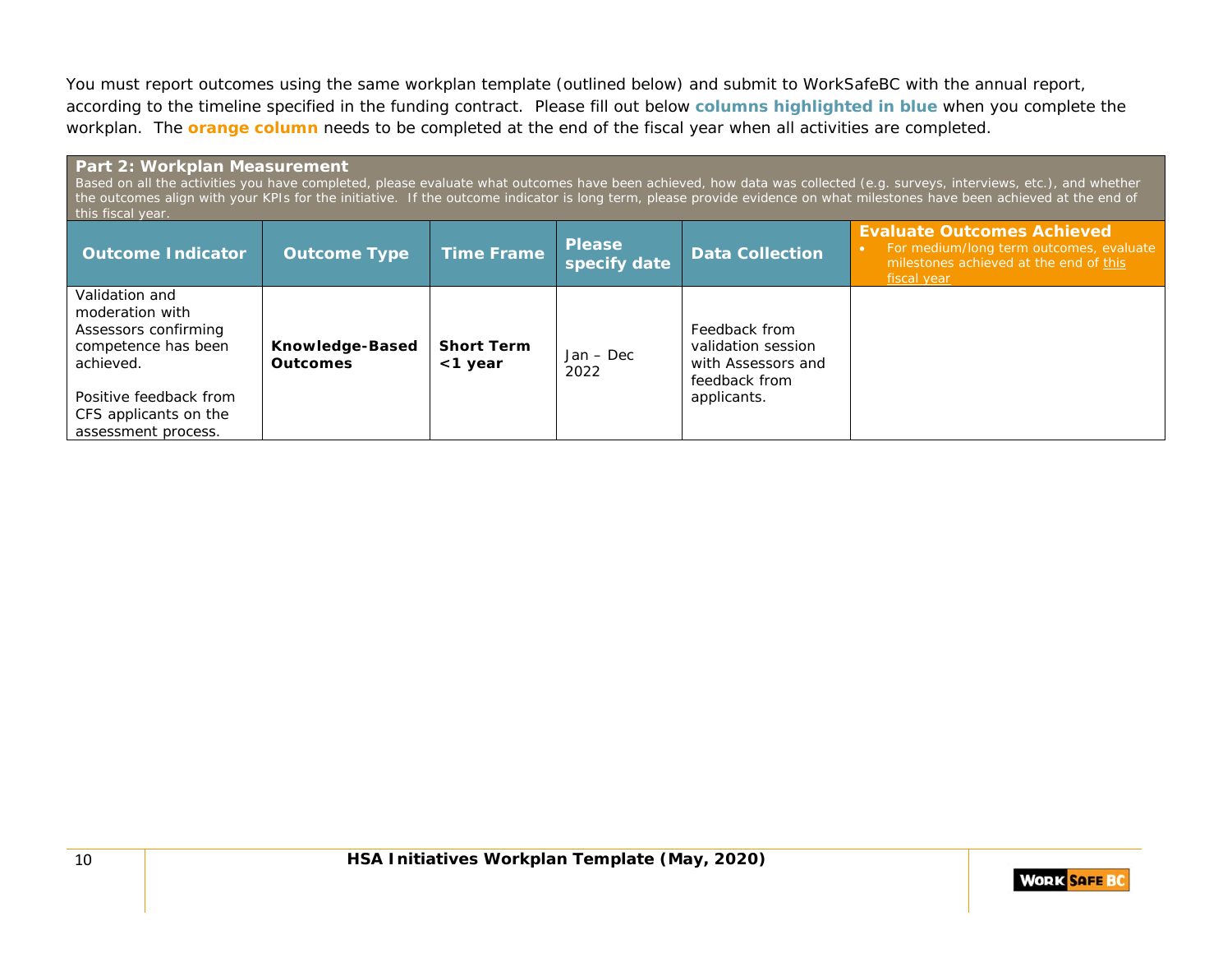# Section B: Summary of Strategic Objectives and Initiatives

Based on the information from your strategic plan, please kindly indicate (at a high level) the /priorities of your organization for the upcoming year, and the **key initiatives** that your HSA has planned out under each objective/priority. In most cases, you will have two or three key initiatives and rarely will you have more than five.

| #  | <b>Program Area: Training</b><br><b>Strategic Objective/Priority</b>                                                                                                                                | Key Initiative (note: there could be multiple<br>initiatives under the same strategic objective)                                                                                                                                                | <b>Time Frame</b>    | <b>KPI</b>                                                                                                                                                                                          |
|----|-----------------------------------------------------------------------------------------------------------------------------------------------------------------------------------------------------|-------------------------------------------------------------------------------------------------------------------------------------------------------------------------------------------------------------------------------------------------|----------------------|-----------------------------------------------------------------------------------------------------------------------------------------------------------------------------------------------------|
| 1. | Develop practical competency-<br>based training programs to<br>support consistent and improved<br>training outcomes for forestry<br>workers aimed at reducing injuries<br>in high risk occupations. | 1.1 Create and deliver a supervisor<br>development program that would provide<br>training and job aids to support supervisors<br>in harvesting, silviculture, and<br>manufacturing.                                                             | 2020 July - 2022 Dec | 1. Increased supervisor<br>competence in core<br>supervisory safety skills.<br>2. Supervisors better<br>understand their roles and<br>responsibilities.                                             |
|    |                                                                                                                                                                                                     | 1.2 Develop and deliver quality training,<br>online and in-person training and<br>resources to employers utilizing strategies<br>that maximize knowledge retention while<br>considering the various demographics and<br>locations of employers. | 2022 Jan - 2022 Dec  | 1. Improved awareness and<br>engagement.                                                                                                                                                            |
| 2  | Engage and inform industry                                                                                                                                                                          | 2.1 Increase industry awareness and use<br>of BCFSC training and assessment<br>resources.                                                                                                                                                       | 2020 July - 2022 Dec | 1. Improved understanding<br>and engagement by employers<br>using the resources.<br>2. Net increase to users<br>participating in training.<br>3. Positive overall feedback on<br>training delivery. |

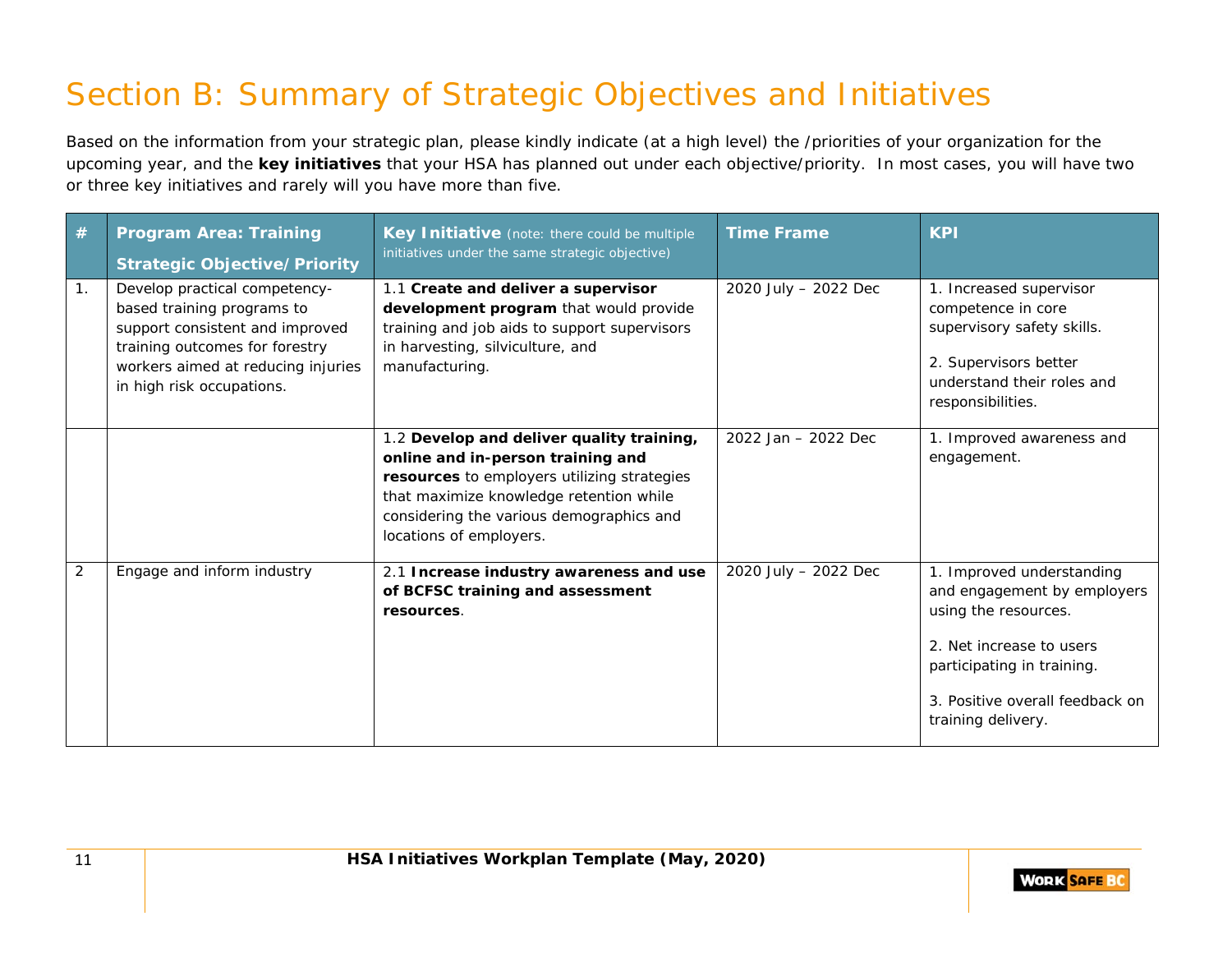## Section C: Workplan Template – Initiative 2.1 (Programs & Training)

Based on the initiatives you have identified in the Section B, indicate the key activities you will undertake **under each initiative** (focus on activities that will incur high budget/cost). **Please complete one workplan for each initiative.** 

| <b>Initiative</b>            | 1.1 Create and deliver a supervisor development program that would provide training and job aids to<br>support supervisors in harvesting, silviculture, and manufacturing.                                                                                                                                                                                                 |
|------------------------------|----------------------------------------------------------------------------------------------------------------------------------------------------------------------------------------------------------------------------------------------------------------------------------------------------------------------------------------------------------------------------|
| Initiative Goal/ Expectation | A continuation on the supervisor initiative that was started in 2021. In 2021 silviculture and<br>manufacturing developed the units of competency (the standard) applicable to supervisors in the<br>sectors. In 2022 the goal is to further apply the standards to harvesting and to use these<br>standards to develop additional learning resources, job aids and tools. |

Please fill out below **columns highlighted in blue** when you complete the workplan. The **orange column** needs to be completed at the end of the fiscal year when all activities are completed.

| Part 1: Workplan Details<br>List the key activities you will undertake in this initiative. |                                                                                                    |                                                                |                                                         |                                          |                                                                                                                                   |                      |  |
|--------------------------------------------------------------------------------------------|----------------------------------------------------------------------------------------------------|----------------------------------------------------------------|---------------------------------------------------------|------------------------------------------|-----------------------------------------------------------------------------------------------------------------------------------|----------------------|--|
| <b>Activity Description</b>                                                                | <b>Activity</b><br>Category<br>(Note: this should<br>align with info from<br>your budget template) | <b>Inputs</b>                                                  | <b>Budget</b>                                           | Time Frame/<br><b>Completion</b><br>Date | <b>Anticipated</b><br><b>Output</b>                                                                                               | <b>Actual Output</b> |  |
| Validate standard for<br>harvesting                                                        | <b>Consultation</b><br><b>Services</b><br>Other type:                                              | education<br>consultant                                        | \$3000                                                  | Q <sub>2</sub> 2022                      | Complete units of<br>competency and<br>assessment<br>resources for<br>Harvesting,<br>Silviculture and<br>Manufacturing<br>sectors |                      |  |
| Develop learning<br>resources and job aids                                                 | <b>Consultation</b><br><b>Services</b><br>Other type:                                              | 2 education<br>consultants,<br>multiple<br>department<br>staff | TBD<br>\$20,000<br>from<br>Programs<br>and<br>Training) | $2022$ Jan $-$<br>2022 Dec               | 3-5 supervisor<br>resources (learning<br>resources, videos,<br>webinars)                                                          |                      |  |

12

**HSA Initiatives Workplan Template (May, 2020)** 

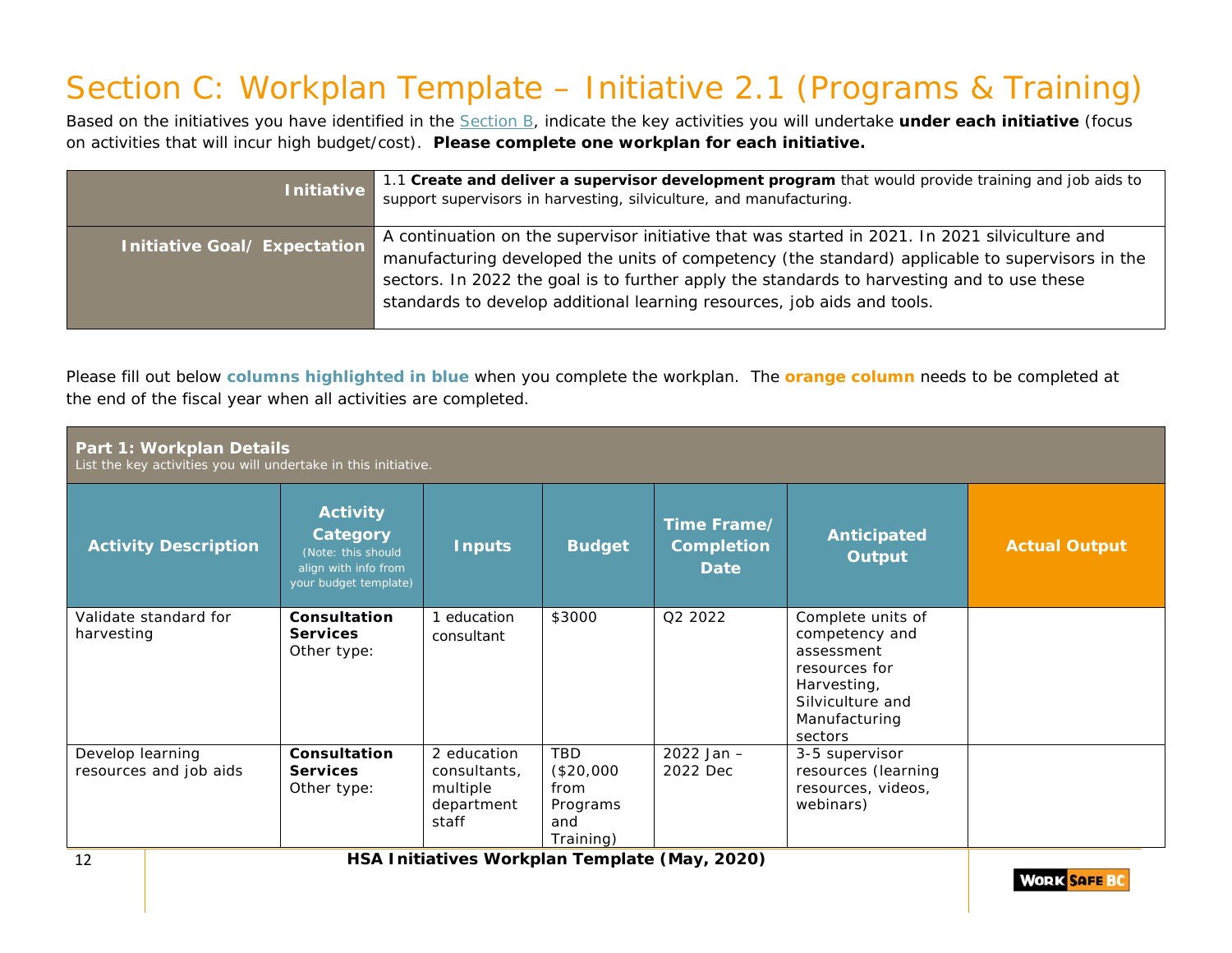| Communicate and<br>perform outreach for<br>supervisor resources | Marketing/Out<br>reach<br>Other type: | education<br>consultant,<br>safety<br>advisors,<br>multiple | <i>\$5000</i> | 2022 Jan –<br><i>2022 Dec</i> | Social Media<br>communication<br>strategy, direct<br>company and<br>outreach. |  |
|-----------------------------------------------------------------|---------------------------------------|-------------------------------------------------------------|---------------|-------------------------------|-------------------------------------------------------------------------------|--|
|                                                                 |                                       | department                                                  |               |                               | presentations at                                                              |  |
|                                                                 |                                       | staff                                                       |               |                               | conferences                                                                   |  |

| Part 2: Workplan Measurement<br>Based on all the activities you have completed, please evaluate what outcomes have been achieved, how data was collected (e.g. surveys, interviews, etc.), and whether<br>the outcomes align with your KPIs for the initiative. If the outcome indicator is long term, please provide evidence on what milestones have been achieved at the end of<br>this fiscal year. |                                                                  |                                        |                               |                                                                                                                                                                                                   |                                                                                                                                       |  |  |
|---------------------------------------------------------------------------------------------------------------------------------------------------------------------------------------------------------------------------------------------------------------------------------------------------------------------------------------------------------------------------------------------------------|------------------------------------------------------------------|----------------------------------------|-------------------------------|---------------------------------------------------------------------------------------------------------------------------------------------------------------------------------------------------|---------------------------------------------------------------------------------------------------------------------------------------|--|--|
| <b>Outcome Indicator</b>                                                                                                                                                                                                                                                                                                                                                                                | <b>Outcome Type</b>                                              | <b>Time Frame</b>                      | <b>Please</b><br>specify date | <b>Data Collection</b>                                                                                                                                                                            | <b>Evaluate Outcomes Achieved</b><br>For medium/long term outcomes, evaluate<br>milestones achieved at the end of this<br>fiscal year |  |  |
| Outcome: Employers are<br>confident that<br>supervisors have the<br>skills to perform their<br>duties.<br>Outcome Indicator:<br>Employer engagement<br>and feedback by<br>industry groups shows<br>identifiable improvement<br>to supervisor skill.<br>>65% approval of<br>resources in follow-up<br>survey.                                                                                            | <b>Behaviour-Based</b><br><b>Outcomes</b><br>Other outcome type: | <b>Short Term</b><br><1 year           | $2021$ Jul $-$<br>2022 Dec    | Ongoing<br>engagement with<br>industry groups.<br>Follow-up directly to<br>supervisor project as<br>learning resources<br>and job aids are<br>completed.<br>Employer survey<br>following project. |                                                                                                                                       |  |  |
| Outcome: Supervisors<br>feel more comfortable in<br>their knowledge of and<br>ability to perform the<br>functions of their role.<br>Outcome indicator:<br>Survey results indicate<br>increase in comfort with                                                                                                                                                                                           | <b>Behaviour-Based</b><br><b>Outcomes</b><br>Other outcome type: | <b>Medium</b><br>Term $1 - 3$<br>years | June 2023                     | Analysis of<br>supervisor survey<br>targeting a cross<br>section of the<br>industry, including<br>all relevant sectors.<br>Target: 150<br>responses.                                              |                                                                                                                                       |  |  |

**HSA Initiatives Workplan Template (May, 2020)** 

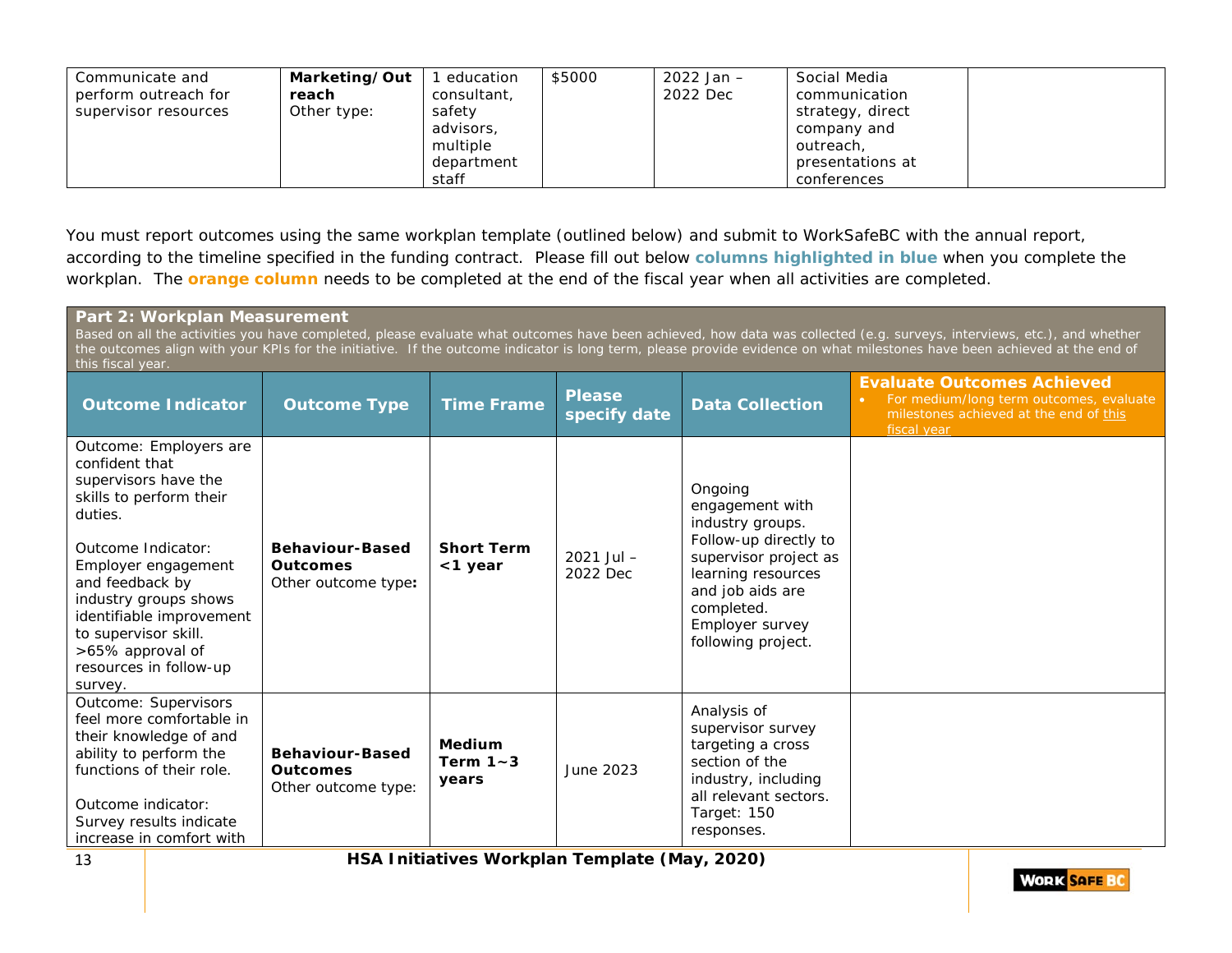| supervisory role and<br>effectiveness of training<br>and job aids. |  |  |  |
|--------------------------------------------------------------------|--|--|--|
|                                                                    |  |  |  |

#### Section C: Workplan Template – Initiative 2.2

Based on the initiatives you have identified in the Section B, indicate the key activities you will undertake **under each initiative** (focus on activities that will incur high budget/cost). **Please complete one workplan for each initiative.** 

| <b>Initiative</b>                   | 1.2 Develop and deliver quality online, blended and in-person training to employers utilizing<br>strategies that maximize knowledge retention while considering the various demographics and locations of<br>employers.                                                                                                                                                                                                                                                                                                                                                                                                                                                                                                                                                                 |
|-------------------------------------|-----------------------------------------------------------------------------------------------------------------------------------------------------------------------------------------------------------------------------------------------------------------------------------------------------------------------------------------------------------------------------------------------------------------------------------------------------------------------------------------------------------------------------------------------------------------------------------------------------------------------------------------------------------------------------------------------------------------------------------------------------------------------------------------|
| <b>Initiative Goal/ Expectation</b> | BCFSC continues to target critical areas identified through engagement with advisory committees,<br>employers, supervisors and workers for improved training and job aids. This initiative crosses all<br>departments, and the goal is to provide quality training to employers to enable them to share<br>information and assist workers in key priority areas. For this year, the priorities will be blasting<br>courses, danger tree awareness training, winch assist resources, basic chainsaw operator, basic<br>incident investigation online training, Plant Operator and ATV learning resources. Priorities are<br>identified by the program committee, advisory groups and BCFSC departments. Improvements to<br>currently available courses also fall within this initiative. |

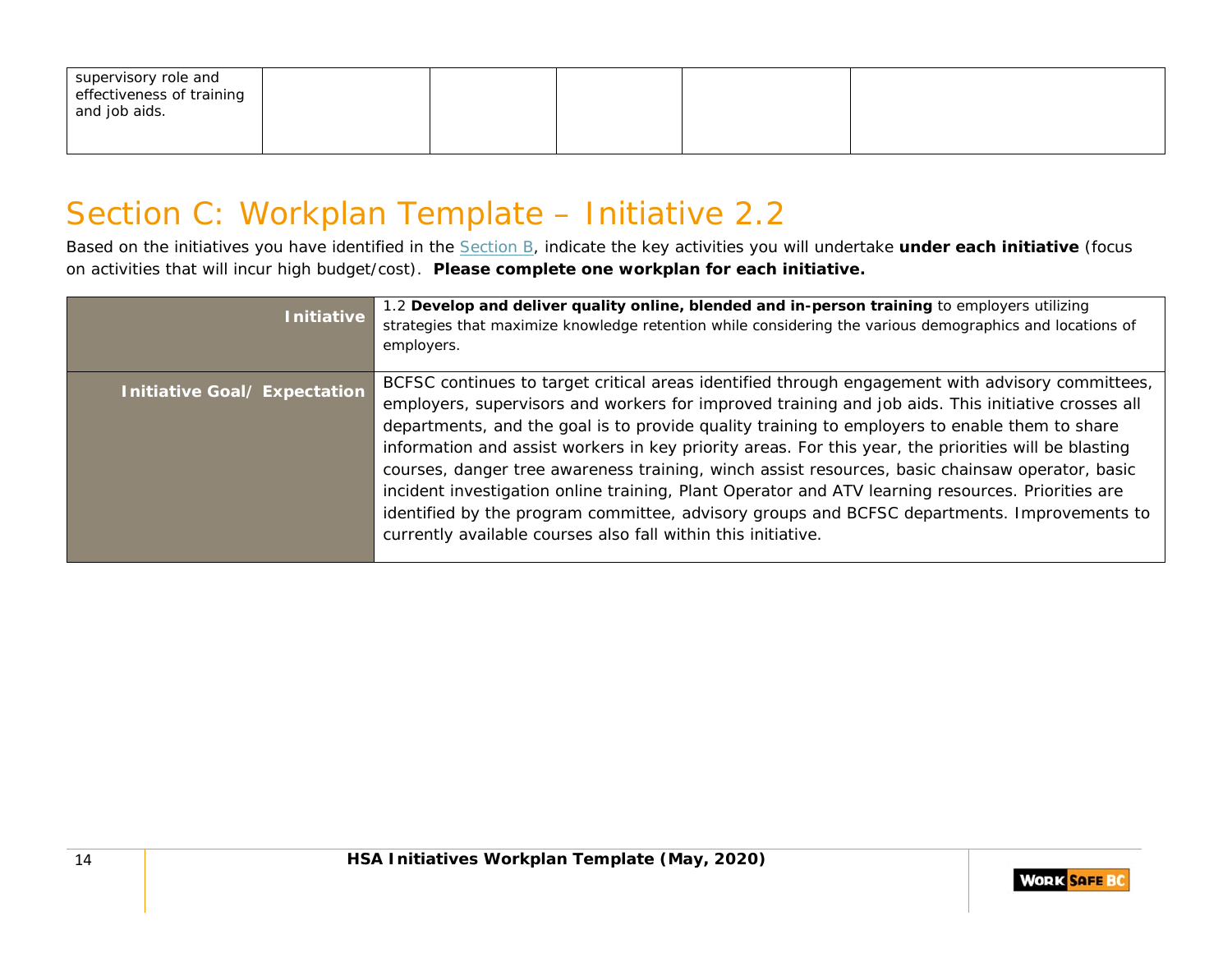| Part 1: Workplan Details<br>List the key activities you will undertake in this initiative. |                                                                                                    |                                       |                                                                                              |                                                           |                                                                                                                                         |                      |  |  |
|--------------------------------------------------------------------------------------------|----------------------------------------------------------------------------------------------------|---------------------------------------|----------------------------------------------------------------------------------------------|-----------------------------------------------------------|-----------------------------------------------------------------------------------------------------------------------------------------|----------------------|--|--|
| <b>Activity Description</b>                                                                | <b>Activity</b><br>Category<br>(Note: this should<br>align with info from<br>your budget template) | <b>Inputs</b>                         | <b>Budget</b>                                                                                | <b>Time</b><br>Frame/<br><b>Completion</b><br><b>Date</b> | <b>Anticipated</b><br><b>Output</b>                                                                                                     | <b>Actual Output</b> |  |  |
| Improve and update<br>currently available<br>resources                                     | Training<br>Other type:                                                                            | 2 training<br>consultants, 3<br>staff | \$20,000                                                                                     | Dec 2022                                                  | Updated courses<br>accounting for changes<br>to regulation, best<br>practice, and new<br>technology.                                    |                      |  |  |
| Create new training<br>resources to support<br>employers, workers, and<br>contractors      | Training<br>Other type:                                                                            | 2 training<br>consultants,<br>3 staff | \$100,000<br>\$30,000<br>from<br>Programs &<br>Training:<br>combined<br>from<br>departments) | Dec 2022                                                  | 3-5 new training<br>courses to support<br>industry, aligned with<br>program committee,<br>advisory groups and<br>department priorities. |                      |  |  |

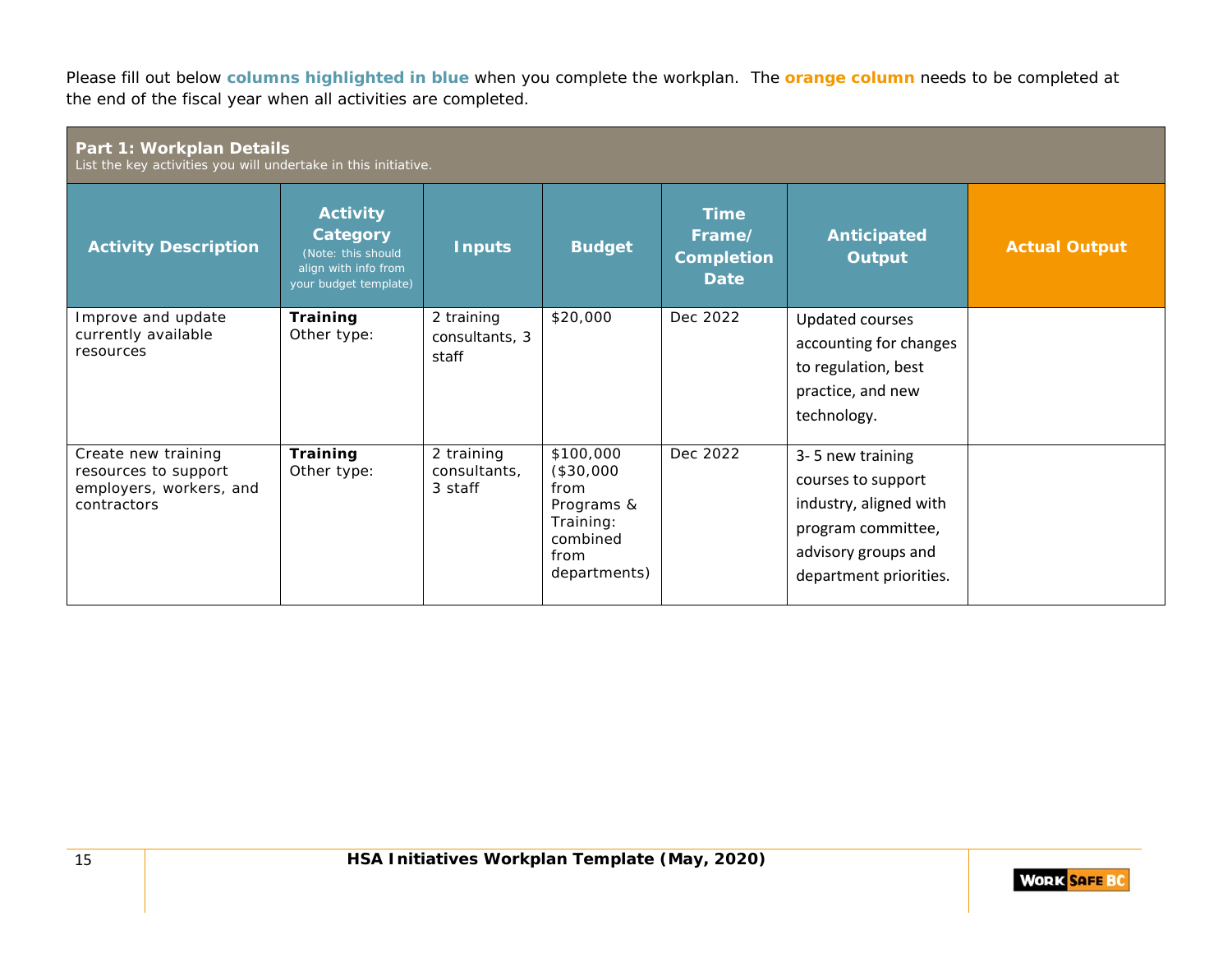| Part 2: Workplan Measurement<br>this fiscal year.                                                                                                                                                                         |                                                                  |                                        |                               |                                                            | Based on all the activities you have completed, please evaluate what outcomes have been achieved, how data was collected (e.g. surveys, interviews, etc.), and whether<br>the outcomes align with your KPIs for the initiative. If the outcome indicator is long term, please provide evidence on what milestones have been achieved at the end of |
|---------------------------------------------------------------------------------------------------------------------------------------------------------------------------------------------------------------------------|------------------------------------------------------------------|----------------------------------------|-------------------------------|------------------------------------------------------------|----------------------------------------------------------------------------------------------------------------------------------------------------------------------------------------------------------------------------------------------------------------------------------------------------------------------------------------------------|
| <b>Outcome Indicator</b>                                                                                                                                                                                                  | <b>Outcome Type</b>                                              | <b>Time Frame</b>                      | <b>Please</b><br>specify date | <b>Data Collection</b>                                     | <b>Evaluate Outcomes Achieved</b><br>For medium/long term outcomes, evaluate<br>milestones achieved at the end of this<br>fiscal year                                                                                                                                                                                                              |
| Outcome: Employers<br>became more engaged<br>and aware of the<br>resources and support<br>available to them.<br>Outcome indicator: 10%<br>increase in access to<br>training materials in<br>2022                          | <b>Behaviour-Based</b><br><b>Outcomes</b><br>Other outcome type: | <b>Medium</b><br>Term $1 - 3$<br>years | $2022$ Jan $-$<br>2022 Dec    | Data Analysis on<br>Learning<br>Management System          |                                                                                                                                                                                                                                                                                                                                                    |
| Outcome: Employers,<br>supervisors and workers<br>come to BCFSC for<br>timely and relevant<br>information on emerging<br><i>issues.</i><br>Outcome Indicator:<br>Increase of webinar<br>participation over 2020<br>by 25% | <b>Behaviour-Based</b><br><b>Outcomes</b><br>Other outcome type: | <b>Short Term</b><br><1 year           | $2022$ Jan $-$<br>2022 Dec    | Target: Webinar<br>attendance total of<br>100 participants |                                                                                                                                                                                                                                                                                                                                                    |

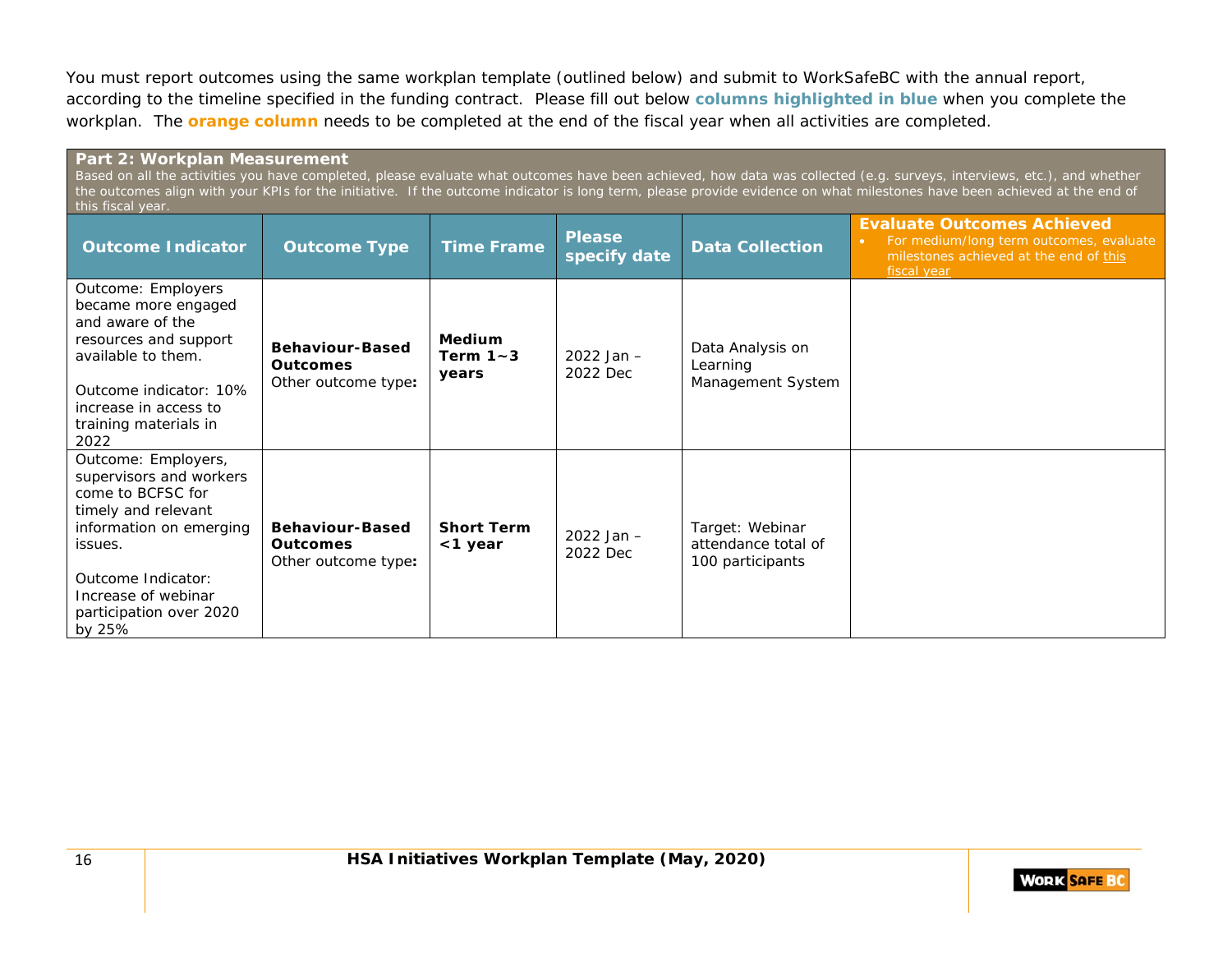### Section C: Workplan Template – Initiative 2.3

Based on the initiatives you have identified in the Section B, indicate the key activities you will undertake **under each initiative** (focus on activities that will incur high budget/cost). **Please complete one workplan for each initiative.** 

| <b>Initiative</b>           | 1.3 Increase industry awareness and use of BCFSC training and assessment resources.                                                                                                                                                                                                                                                                                                                                                                                                                                                  |
|-----------------------------|--------------------------------------------------------------------------------------------------------------------------------------------------------------------------------------------------------------------------------------------------------------------------------------------------------------------------------------------------------------------------------------------------------------------------------------------------------------------------------------------------------------------------------------|
| Initiative Goal/Expectation | BCFSC has developed a significant number of competency-based training and assessment<br>resources that have only seen limited use in pilot projects so far. The goal of this initiative is to<br>get these resources in the hands of employers and workers. Key to this initiative is improving<br>accessibility of the resources (website, LMS, and print), as well as conducting a strong outreach<br>and marketing campaign that will teach employers about the resources that we have available<br>and how they can access them. |

Please fill out below **columns highlighted in blue** when you complete the workplan. The **orange column** needs to be completed at the end of the fiscal year when all activities are completed.

| Part 1: Workplan Details<br>List the key activities you will undertake in this initiative.  |                                                                                                    |                                                   |               |                                                 |                                                                                                                                          |                      |
|---------------------------------------------------------------------------------------------|----------------------------------------------------------------------------------------------------|---------------------------------------------------|---------------|-------------------------------------------------|------------------------------------------------------------------------------------------------------------------------------------------|----------------------|
| <b>Activity Description</b>                                                                 | <b>Activity</b><br>Category<br>(Note: this should<br>align with info from<br>your budget template) | <b>Inputs</b>                                     | <b>Budget</b> | Time Frame/<br><b>Completion</b><br><b>Date</b> | <b>Anticipated</b><br>Output                                                                                                             | <b>Actual Output</b> |
| Improve BCFSC Learning<br>Management System to<br>align with 2021 Needs<br>Analysis.        | Other, please<br>specify<br>Other type:<br>Improvement to<br>resource<br>delivery                  | 3 staff, 1<br>education<br>consultant             | \$10,000      | 2022 Dec                                        | Improvements to<br>user experience,<br>resource<br>organization, cost<br>recovery options,<br>communication and<br>content presentation. |                      |
| Communicate and<br>perform outreach for<br>competency, assessment<br>and training resources | Marketing/Out<br>reach<br>Other type:                                                              | 1 education<br>consultant,<br>safety<br>advisors, | \$5000        | $2022$ Jan $-$<br>2022 Dec                      | Social Media<br>communication<br>strategy, direct<br>company and                                                                         |                      |

**HSA Initiatives Workplan Template (May, 2020)** 

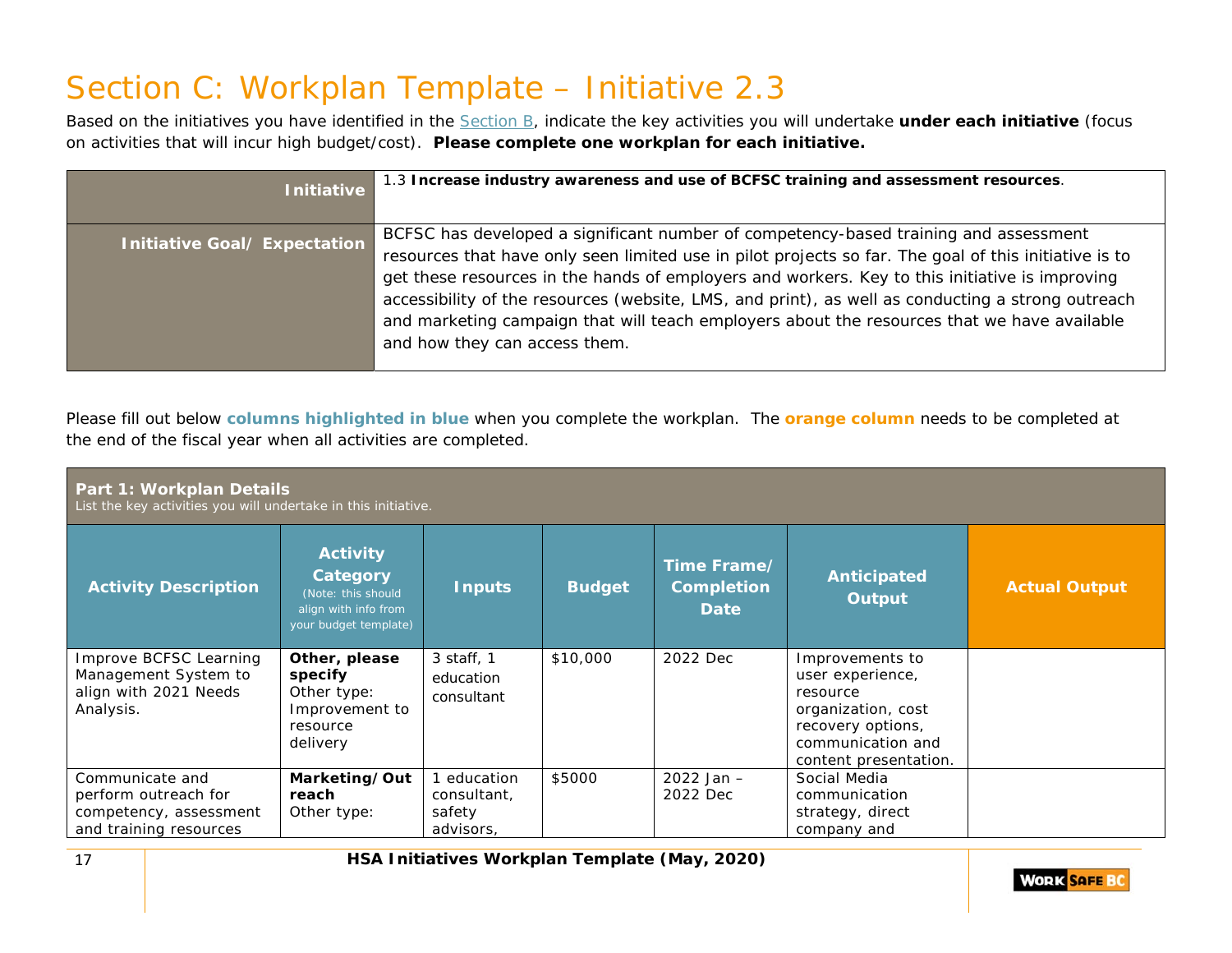| multiple<br>department | outreach,<br>presentations at |  |
|------------------------|-------------------------------|--|
| staff                  | conferences                   |  |

| Part 2: Workplan Measurement<br>this fiscal year.                                                                                                                                                                                                                                                                                                           |                                                                  |                                        |                               |                                                                                                           | Based on all the activities you have completed, please evaluate what outcomes have been achieved, how data was collected (e.g. surveys, interviews, etc.), and whether<br>the outcomes align with your KPIs for the initiative. If the outcome indicator is long term, please provide evidence on what milestones have been achieved at the end of |
|-------------------------------------------------------------------------------------------------------------------------------------------------------------------------------------------------------------------------------------------------------------------------------------------------------------------------------------------------------------|------------------------------------------------------------------|----------------------------------------|-------------------------------|-----------------------------------------------------------------------------------------------------------|----------------------------------------------------------------------------------------------------------------------------------------------------------------------------------------------------------------------------------------------------------------------------------------------------------------------------------------------------|
| <b>Outcome Indicator</b>                                                                                                                                                                                                                                                                                                                                    | <b>Outcome Type</b>                                              | <b>Time Frame</b>                      | <b>Please</b><br>specify date | <b>Data Collection</b>                                                                                    | <b>Evaluate Outcomes Achieved</b><br>For medium/long term outcomes, evaluate<br>milestones achieved at the end of this<br>fiscal year                                                                                                                                                                                                              |
| Outcome: Employers<br>became more engaged<br>and aware of the<br>resources and support<br>available to them.<br>Outcome indicator: By<br>the end of 2021<br>following an engagement<br>visit, more than 50% of<br>the employers visited<br>say they have used the<br>resources and have<br>positive feedback on the<br>material.<br>Align to KPI #1 and #3. | Knowledge-Based<br><b>Outcomes</b><br>Other outcome type:        | <b>Medium</b><br>Term $1 - 3$<br>years | $2021$ Jan $-$<br>2022 Dec    | Ongoing site visits<br>and interviews with<br>employers<br>Target of 5<br>engagement<br>sessions for 2022 |                                                                                                                                                                                                                                                                                                                                                    |
| Outcome: More workers<br>and employers are using<br>the developed resources<br>for both introductory and<br>gap training.<br>Outcome Indicator:<br>Increase in unique user<br>to the LMS by 10%.                                                                                                                                                            | <b>Behaviour-Based</b><br><b>Outcomes</b><br>Other outcome type: | <b>Short Term</b><br><1 year           | $2022$ Jan $-$<br>2022 Dec    | Analysis of training<br>data.                                                                             |                                                                                                                                                                                                                                                                                                                                                    |

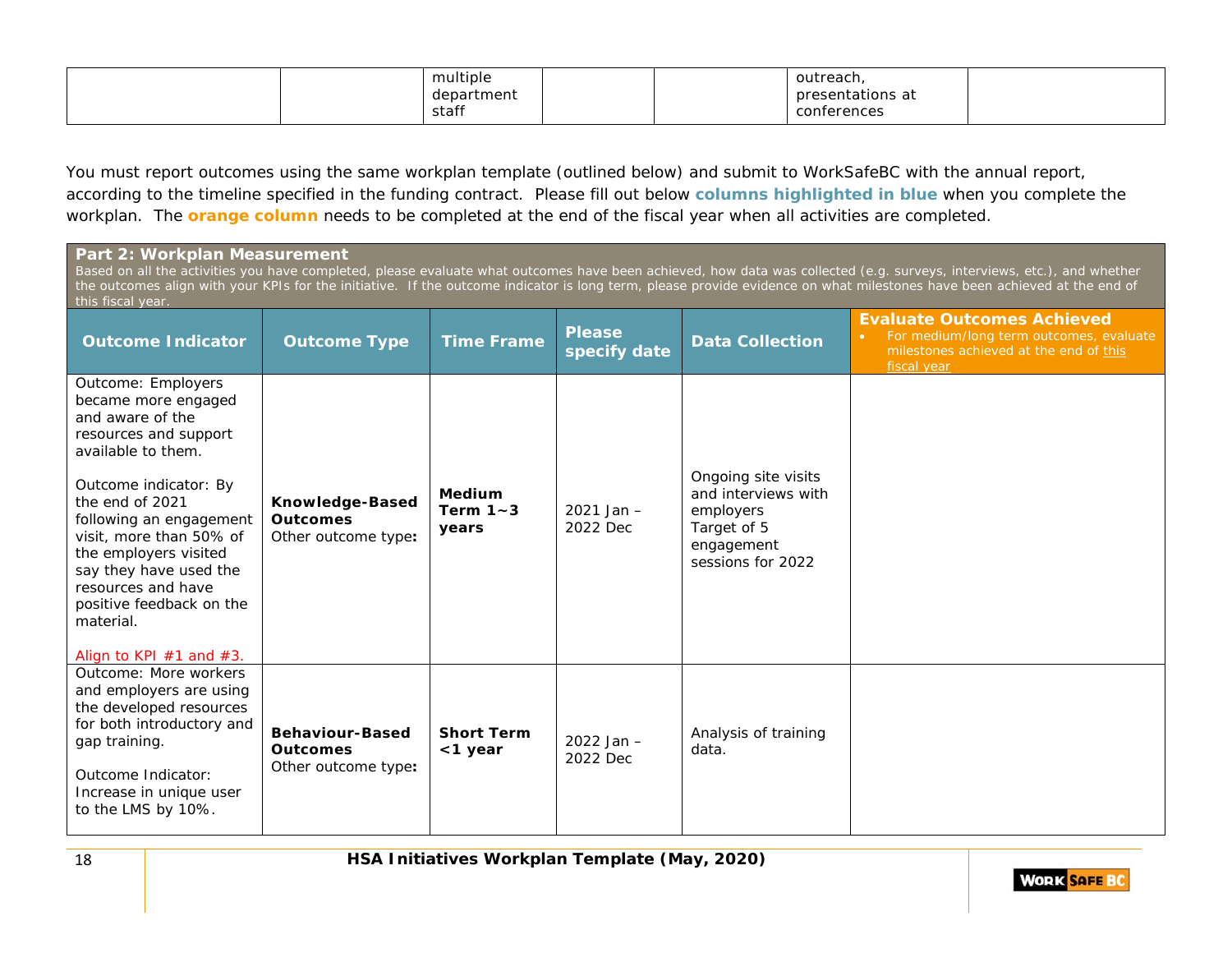| Align to KPI $#2$                                                                                                                                                           |                                                 |                                 |          |                                                                                                                                                         |  |
|-----------------------------------------------------------------------------------------------------------------------------------------------------------------------------|-------------------------------------------------|---------------------------------|----------|---------------------------------------------------------------------------------------------------------------------------------------------------------|--|
| Outcome: The resources<br>meet the needs of those<br>using the materials.<br>Outcome indicator:<br>Overall positive feedback<br>on learning resources.<br>Align to KPI $#3$ | Other, please<br>specify<br>Other outcome type: | <b>Short Term</b><br>$<$ 1 year | 2022 Dec | Review of feedback<br>summary through<br>Learning<br>Management<br>System.<br>Target: $>75\%$<br>positive feedback<br>from training<br>feedback modules |  |

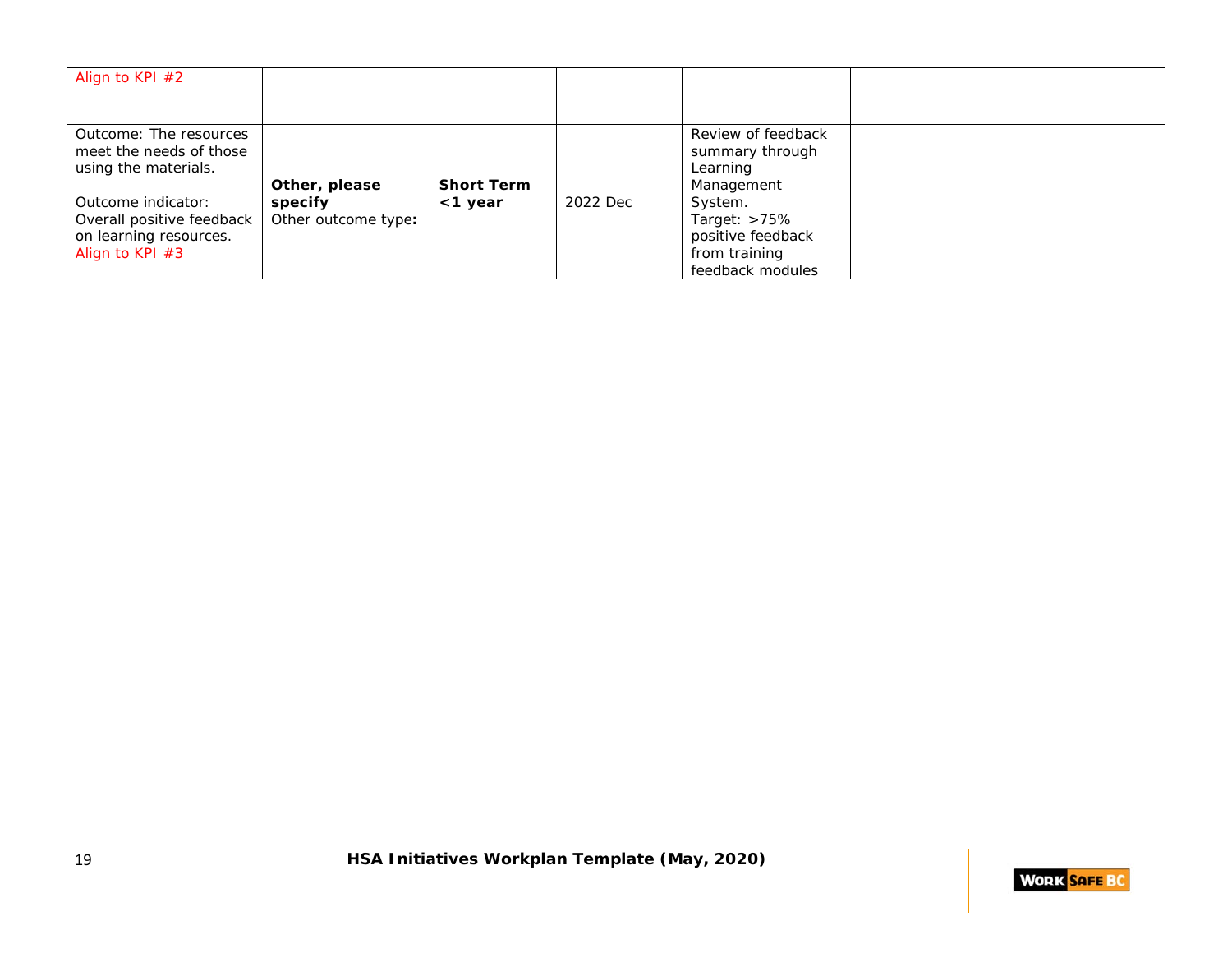## Section B: Summary of Strategic Objectives and Initiatives

Based on the information from your strategic plan, please kindly indicate (at a high level) the /priorities of your organization for the upcoming year, and the **key initiatives** that your HSA has planned out under each objective/priority. In most cases, you will have two or three key initiatives and rarely will you have more than five.

| #              | <b>Program Area:</b><br><b>Transportation &amp; Nortern</b><br><b>Safety</b>                                                                                                                                      | Key Initiative (note: there could be multiple<br>initiatives under the same strategic objective)                                                                                                                                                                                                                              | <b>Time Frame</b> | <b>KPI</b>                                                                                                                                                                                       |
|----------------|-------------------------------------------------------------------------------------------------------------------------------------------------------------------------------------------------------------------|-------------------------------------------------------------------------------------------------------------------------------------------------------------------------------------------------------------------------------------------------------------------------------------------------------------------------------|-------------------|--------------------------------------------------------------------------------------------------------------------------------------------------------------------------------------------------|
| $\mathbf{1}$ . | Develop and promote practical<br>competency-based training<br>programs to support consistent<br>and improved training outcomes<br>for forestry workers aimed at<br>reducing injuries in high risk<br>occupations. | 1.1 Develop and promote competency-<br>based program materials and resources<br>and support industry stakeholders in<br>program delivery of training courses for<br>log truck drivers utilizing strategies that<br>maximize knowledge retention while<br>considering the various demographics and<br>locations of employers.  | Jan - Dec 2022    | Increased log truck driver<br>competence in core driving<br>skills. 30 industry drivers<br>trained, and 100 drivers<br>assessed.                                                                 |
|                |                                                                                                                                                                                                                   | 1.2 Develop competency-based train the<br>trainer program materials and support<br>industry stakeholders in program<br>delivery of training courses for light<br>truck drivers utilizing strategies that<br>maximize knowledge retention while<br>considering the various demographics and<br>locations of employers.         | Jan - Dec 2022    | Resources and support<br>materials finalized and made<br>available to Industry.                                                                                                                  |
|                |                                                                                                                                                                                                                   | 1.3 Finalize and promote competency-<br>based program materials and resources<br>and support industry stakeholders in<br>program delivery of training courses for<br>ATV/ORV operation utilizing strategies that<br>maximize knowledge retention while<br>considering the various demographics and<br>locations of employers. | Jan - Dec 2022    | Increased ATV/ORV<br>competence in core operating<br>skills. Pilot completed,<br>materials finalized and made<br>available to Industry.<br>Including train the trainer<br>resources and support. |

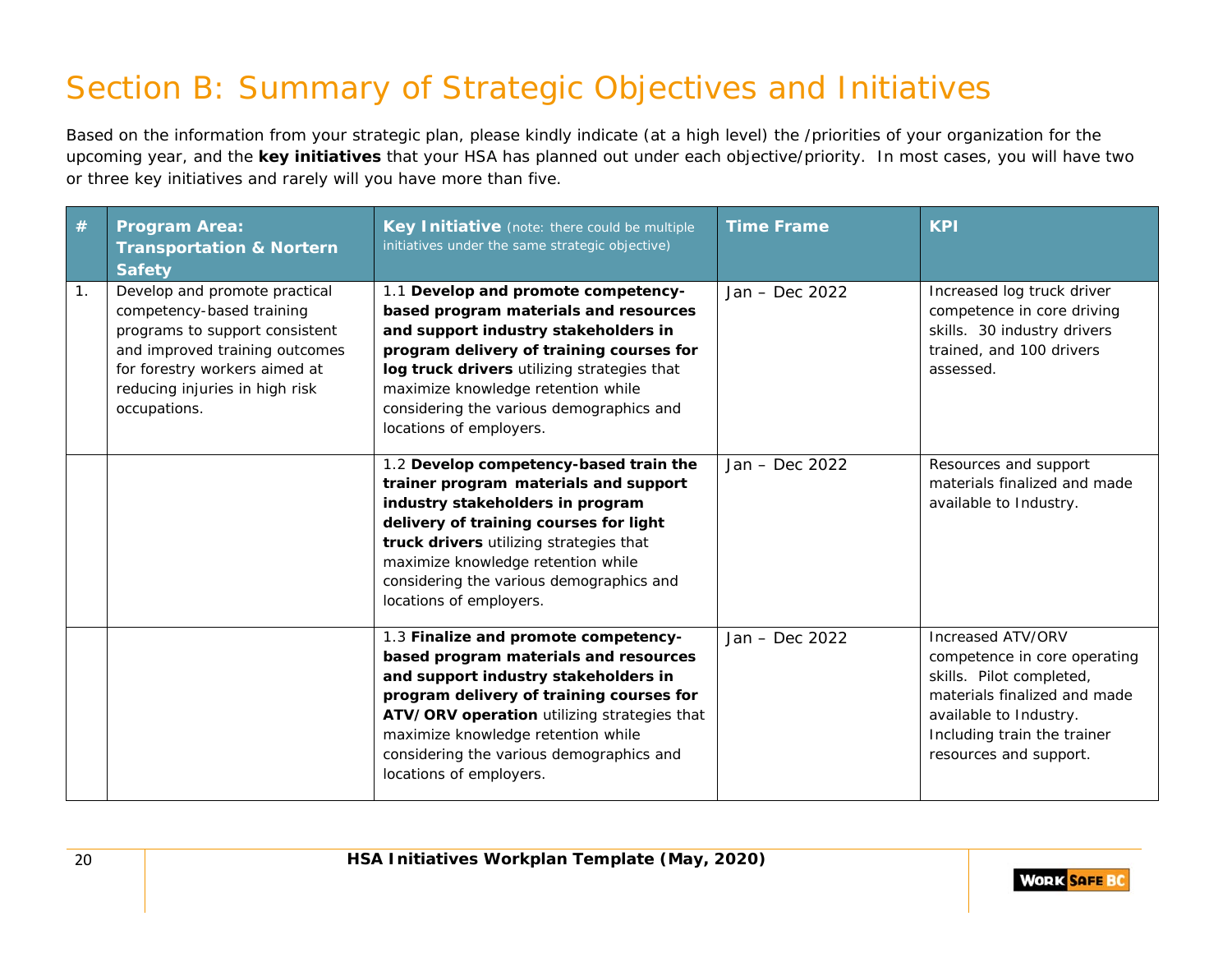|   | Develop and promote                | 2.1 Create four media resources                | Jan - Dec 2022 | Increased awareness and         |
|---|------------------------------------|------------------------------------------------|----------------|---------------------------------|
|   | communications of BCFSC and        | including videos for Worker Extraction         |                | adoption of current industry    |
|   | <i>industry initiatives</i>        | from Mobile Equipment, Professional            |                | best practices, guidelines, and |
|   |                                    | Industry Driver Program awareness,             |                | standards by employers. 25%     |
|   |                                    | ATV/ORV Safety, and Industry Safety -          |                | of employers implement          |
|   |                                    | <b>Complacency</b> that promote the consistent |                | changes due to usage of best    |
|   |                                    | application of industry best practices.        |                | <i>practices.</i>               |
|   |                                    |                                                |                |                                 |
| 3 | Continue research to evaluate      | 3.1 Continued research and evaluation of       | Jan – Dec 2022 | Technological solutions and     |
|   | technology applications to address | technology for rollover detection, vehicle     |                | best practices identified for   |
|   | high risk activities and improve   | proximity alerts system, and log load          |                | industry application.           |
|   | safety performance.                | securement.                                    |                |                                 |
|   |                                    |                                                |                |                                 |

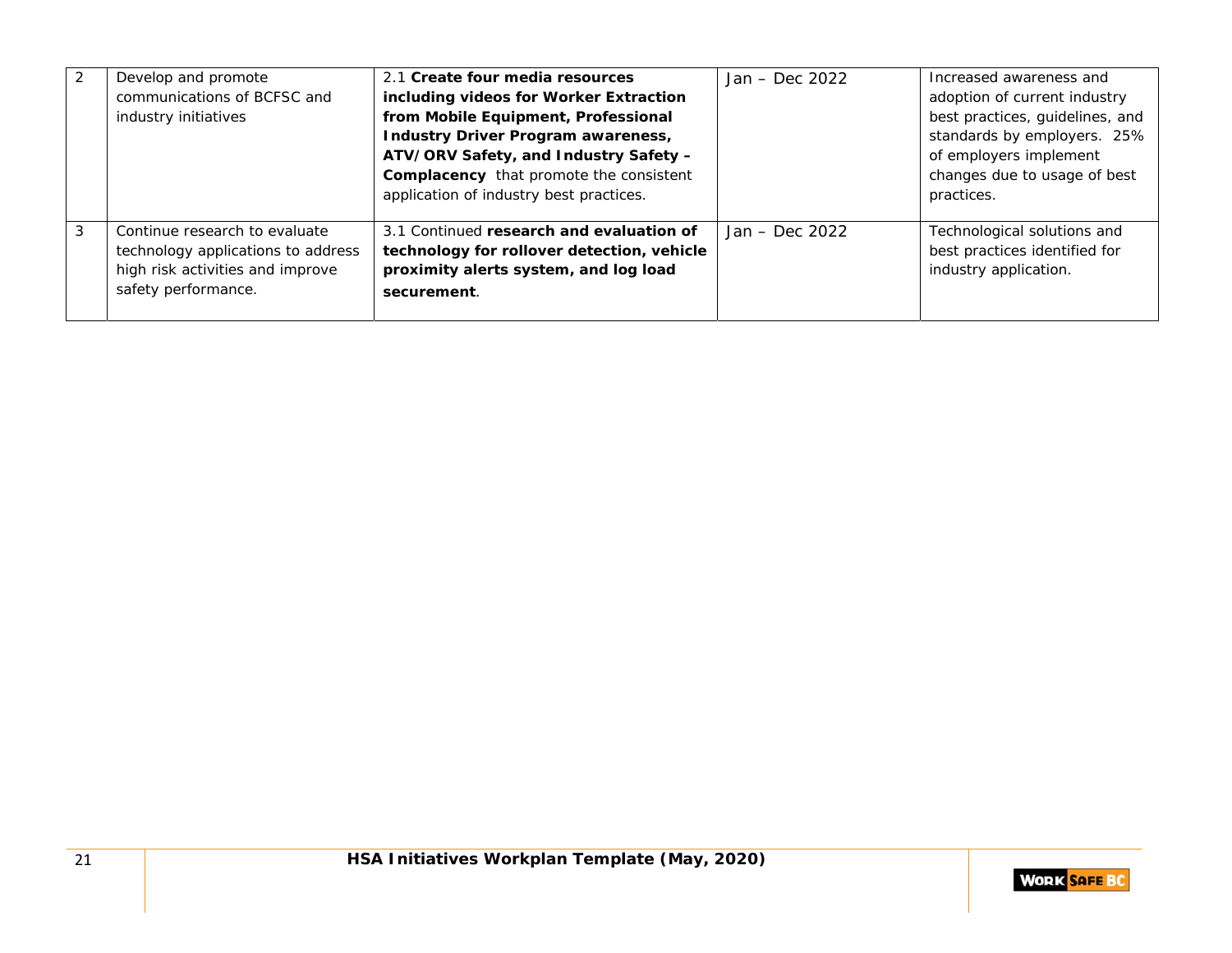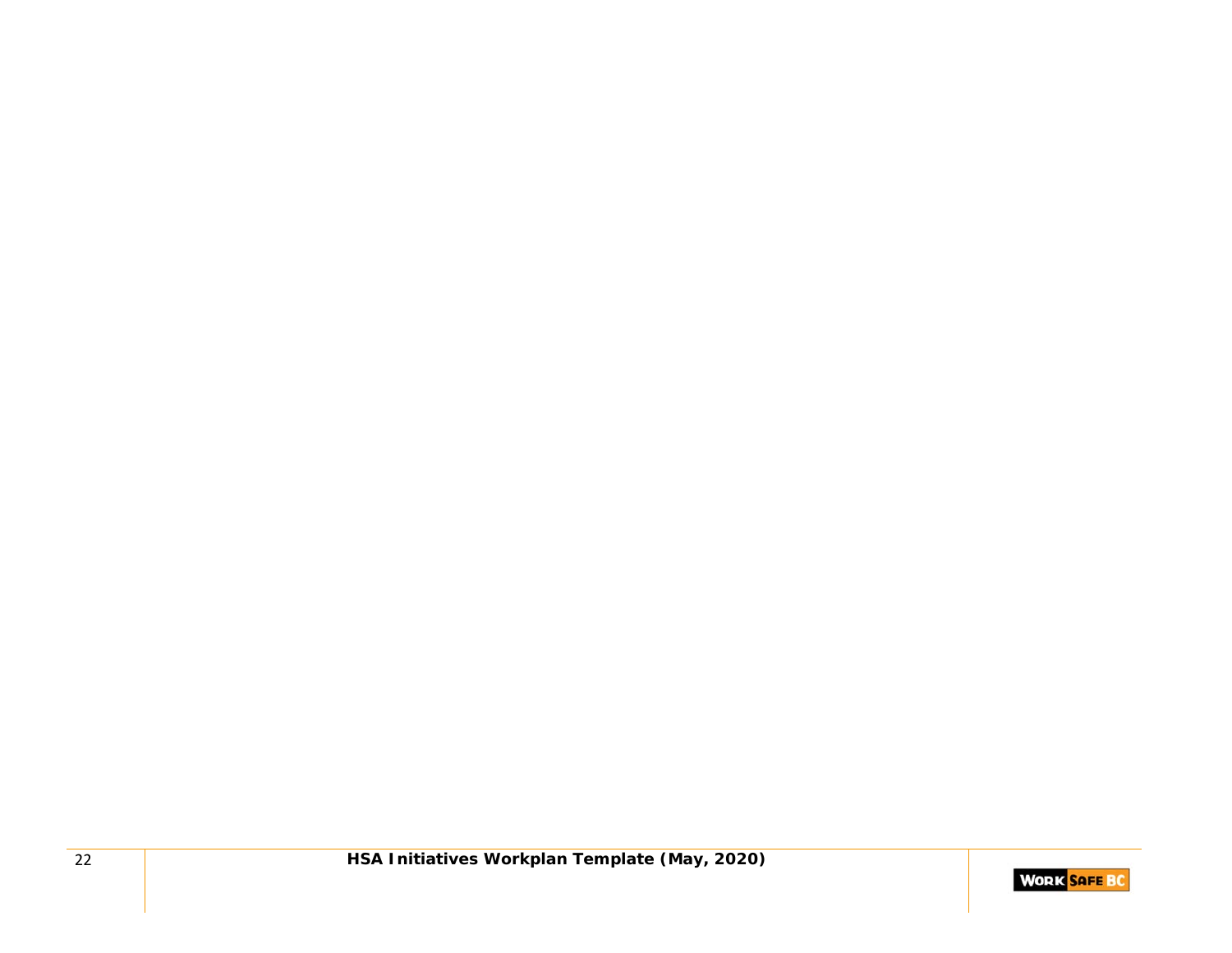# Section C: Workplan Template – Initiative 3.1 (Transportation & Northern Safety)

Based on the initiatives you have identified in the Section B, indicate the key activities you will undertake **under each initiative** (focus on activities that will incur high budget/cost). **Please complete one workplan for each initiative.** 

| <b>Initiative</b>            | Develop and deliver quality competency-based training courses for professional industry drivers utilizing<br>strategies that maximize knowledge retention while considering the various demographics and locations of<br>employers.                                                                                                                 |
|------------------------------|-----------------------------------------------------------------------------------------------------------------------------------------------------------------------------------------------------------------------------------------------------------------------------------------------------------------------------------------------------|
| Initiative Goal/ Expectation | 1. Provide industry drivers with quality training and assessment to increase driver competence in core<br>driving and loading and unloading knowledge and skills.<br>2. Provide training materials and standard through BCFSC learning management system to improve training<br>delivery (e.g. extend reach to various demographics and locations). |

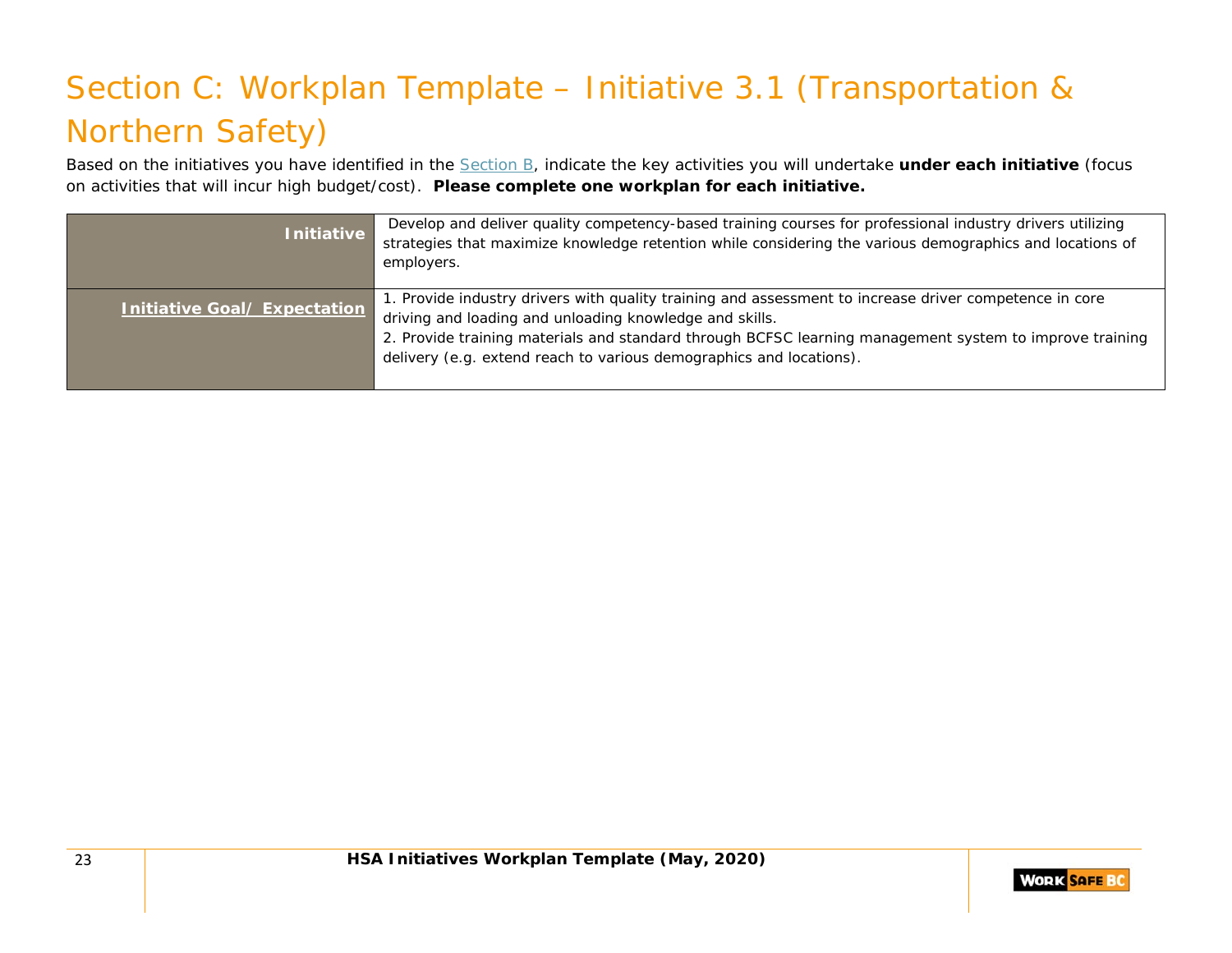| Part 1: Workplan Details<br>List the key activities you will undertake in this initiative. |                                                                                                    |                             |                                                                                                       |                                                 |                                                                                                                          |                      |
|--------------------------------------------------------------------------------------------|----------------------------------------------------------------------------------------------------|-----------------------------|-------------------------------------------------------------------------------------------------------|-------------------------------------------------|--------------------------------------------------------------------------------------------------------------------------|----------------------|
| <b>Activity Description</b>                                                                | <b>Activity</b><br>Category<br>(Note: this should<br>align with info from<br>your budget template) | <b>Inputs</b>               | <b>Budget</b>                                                                                         | Time Frame/<br><b>Completion</b><br><b>Date</b> | <b>Anticipated</b><br><b>Output</b>                                                                                      | <b>Actual Output</b> |
| Incorporate new or<br>revised training materials<br>in learning management<br>system       | Consultation<br><b>Services</b><br>Other type:                                                     | Education<br>consultant     | \$3000                                                                                                | Jan. – Dec.<br>31,2022                          | Updated/revised<br>training materials<br>and standard<br>available through<br><b>BCFSC</b> learning<br>management system |                      |
| Conduct training and<br>assessment                                                         | <b>Training</b><br>Other type:                                                                     | $2$ staff, $7$<br>assessors | \$10,000                                                                                              | Jan. - Dec.<br>31,2022                          | 30 industry truck<br>drivers trained, and<br>100 drivers assessed.                                                       |                      |
| Advertising                                                                                | Marketing/Outr<br>each                                                                             | Staffing<br>resources       | No cost<br>specifically<br>allocated to<br>this item.<br>Salaries will<br>be majority<br>of the cost. | $Jan. - Dec.$<br>31,2022                        | Social media/ videos.<br>newsletters and<br>website                                                                      |                      |

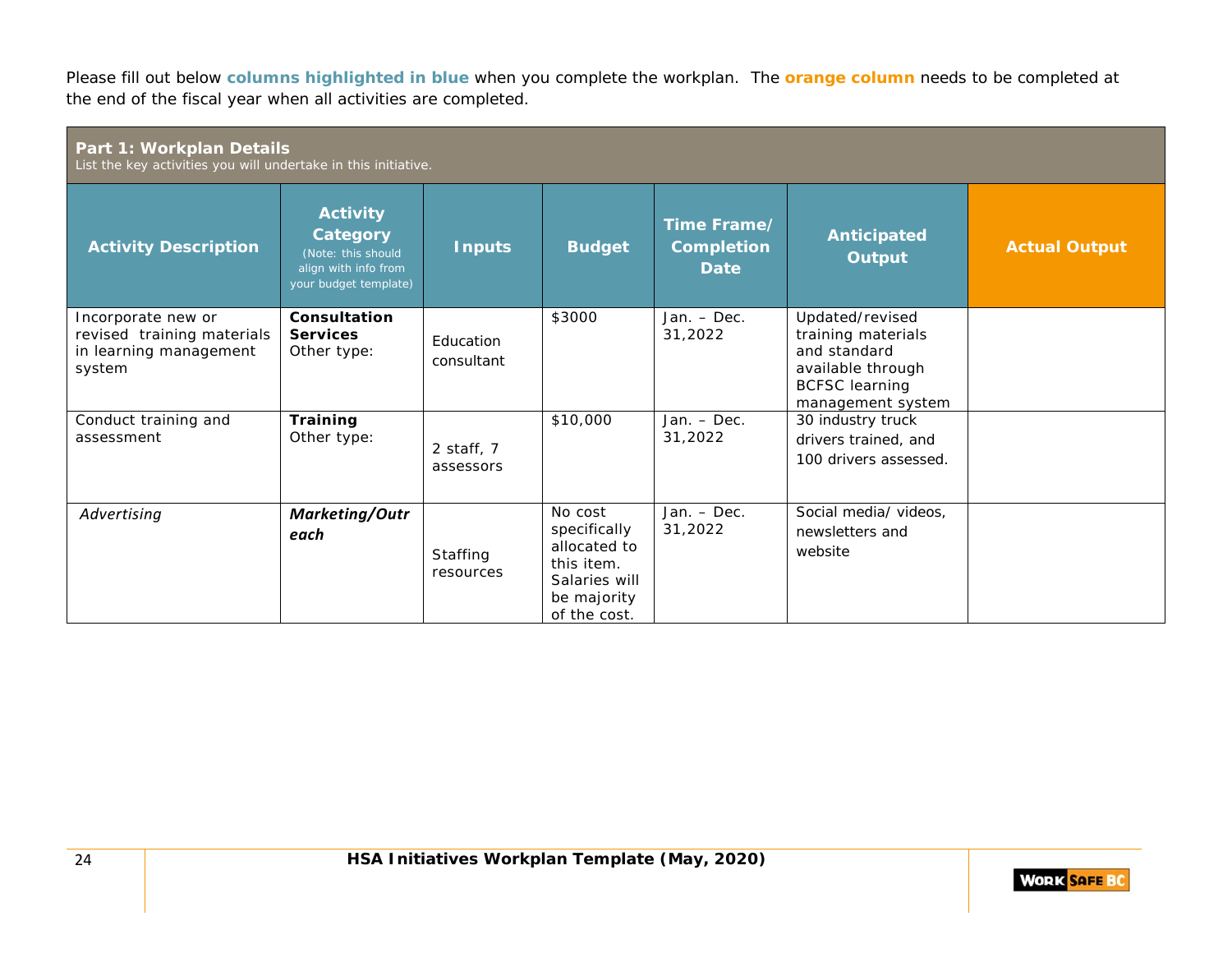| Part 2: Workplan Measurement<br>this fiscal year. |                                                           |                              |                               |                                     | Based on all the activities you have completed, please evaluate what outcomes have been achieved, how data was collected (e.g. surveys, interviews, etc.), and whether<br>the outcomes align with your KPIs for the initiative. If the outcome indicator is long term, please provide evidence on what milestones have been achieved at the end of |
|---------------------------------------------------|-----------------------------------------------------------|------------------------------|-------------------------------|-------------------------------------|----------------------------------------------------------------------------------------------------------------------------------------------------------------------------------------------------------------------------------------------------------------------------------------------------------------------------------------------------|
| <b>Outcome Indicator</b>                          | <b>Outcome Type</b>                                       | <b>Time Frame</b>            | <b>Please</b><br>specify date | Data Collection                     | <b>Evaluate Outcomes Achieved</b><br>For medium/long term outcomes, evaluate<br>milestones achieved at the end of this<br>fiscal year                                                                                                                                                                                                              |
| # of people trained and<br>assessed               | Knowledge-Based<br><b>Outcomes</b><br>Other outcome type: | <b>Short Term</b><br><1 year | 2022                          | # of people trained<br>and assessed |                                                                                                                                                                                                                                                                                                                                                    |

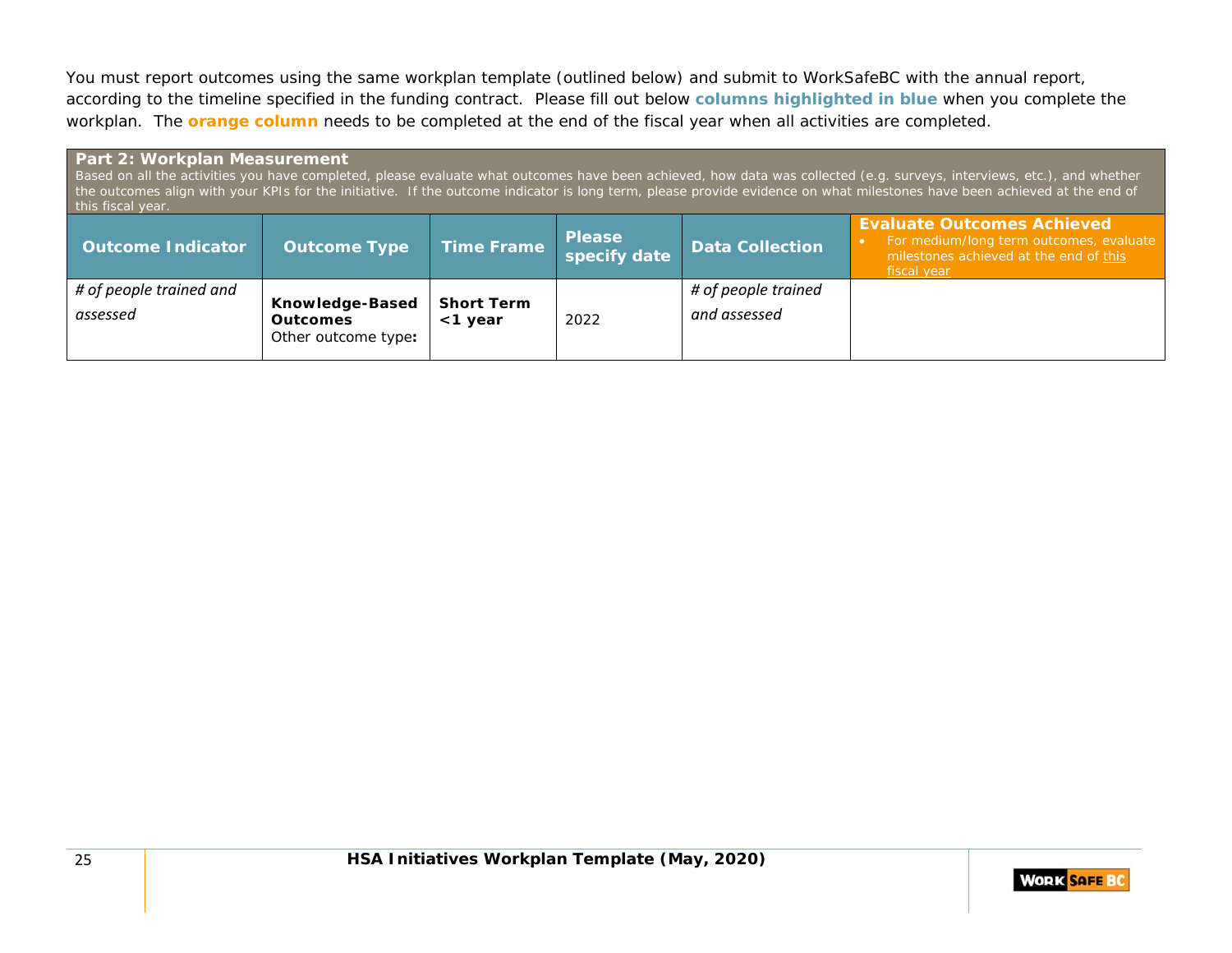### Section C: Workplan Template – Initiative 3.2

Based on the initiatives you have identified in the Section B, indicate the key activities you will undertake **under each initiative**  (focus on activities that will incur high budget/cost). **Please complete one workplan for each initiative.**

| Initiative                  | Develop and deliver quality competency-based train the trainer tools and resources for light truck drivers<br>utilizing strategies that maximize knowledge retention while considering the various demographics and<br>locations of employers. |
|-----------------------------|------------------------------------------------------------------------------------------------------------------------------------------------------------------------------------------------------------------------------------------------|
| Initiative Goal/Expectation | 1. Provide Industry with quality train the trainer resources and support to increase light truck driver<br>competence in core driving skills.                                                                                                  |

| Part 1: Workplan Details<br>List the key activities you will undertake in this initiative.                                                  |                                                                                                    |                                                   |               |                                                 |                                                                                                                                                                              |                      |  |
|---------------------------------------------------------------------------------------------------------------------------------------------|----------------------------------------------------------------------------------------------------|---------------------------------------------------|---------------|-------------------------------------------------|------------------------------------------------------------------------------------------------------------------------------------------------------------------------------|----------------------|--|
| <b>Activity Description</b>                                                                                                                 | <b>Activity</b><br>Category<br>(Note: this should<br>align with info from<br>your budget template) | <b>Inputs</b>                                     | <b>Budget</b> | Time Frame/<br><b>Completion</b><br><b>Date</b> | Anticipated<br>Output                                                                                                                                                        | <b>Actual Output</b> |  |
| Develop train the trainer<br>course materials and<br>resources. Support<br>delivery of train the<br>trainer programs within<br>the industry | Training<br>Other type:                                                                            | Education<br>consultant,<br>Staffing<br>resources | \$5,000       | Jan. $-$ Dec.<br>31,2022                        | Resources are<br>developed to reflect<br>current resource<br>road driving<br>training content,<br>regulation, and<br>industry practices.<br>Material is available<br>via web |                      |  |

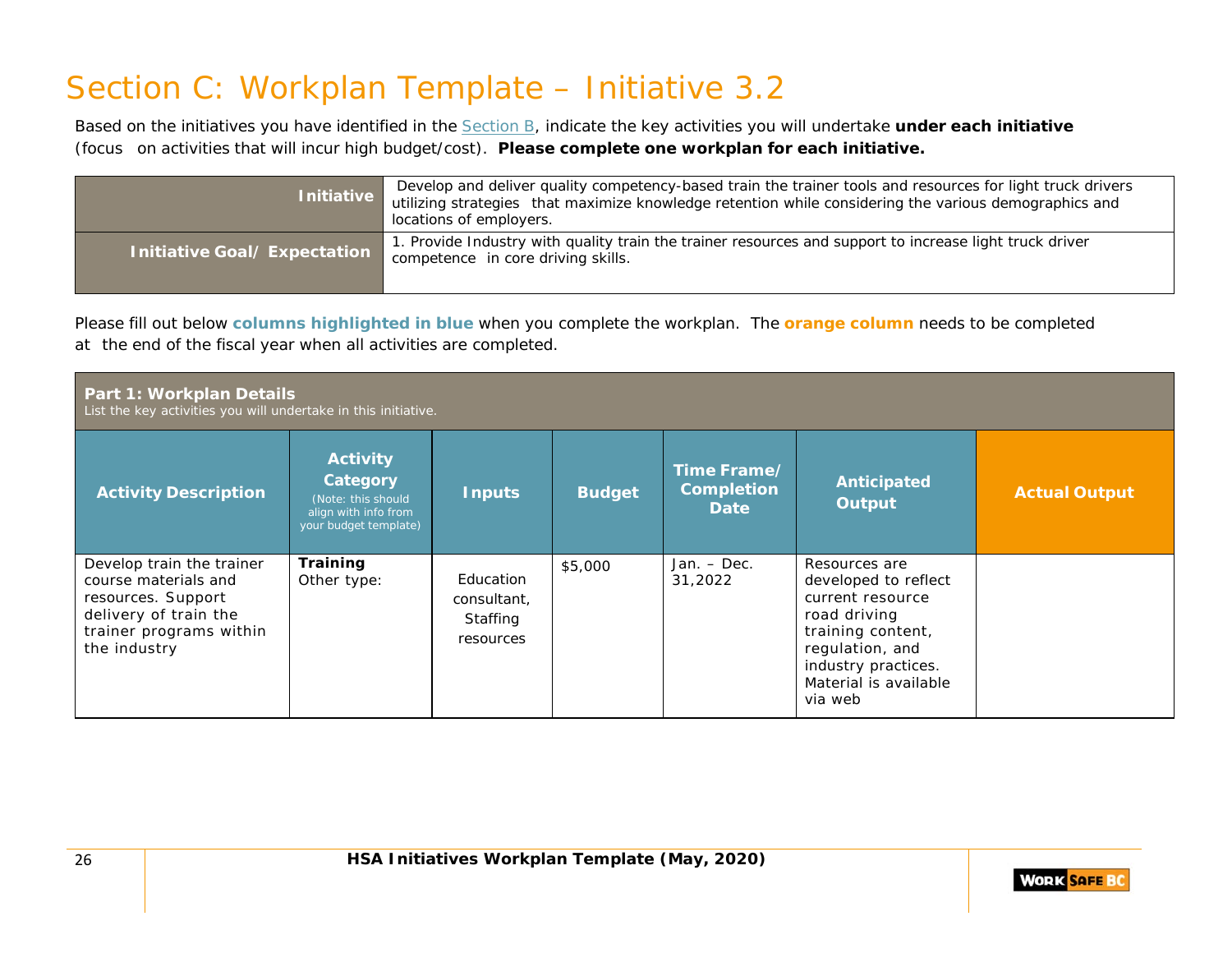| Advertising | Marketing /<br><b>Staffing</b><br><b>Outreach</b><br>resources | No cost<br>specifically<br>allocated to<br>this item.<br>Salaries will<br>be majority<br>of the cost | $Jan. - Dec.$<br>31,2022 | Social media/<br>video,<br>newsletters and<br>website |  |
|-------------|----------------------------------------------------------------|------------------------------------------------------------------------------------------------------|--------------------------|-------------------------------------------------------|--|
|-------------|----------------------------------------------------------------|------------------------------------------------------------------------------------------------------|--------------------------|-------------------------------------------------------|--|

| Part 2: Workplan Measurement<br>Based on all the activities you have completed, please evaluate what outcomes have been achieved, how data was collected (e.g. surveys, interviews, etc.), and whether<br>the outcomes align with your KPIs for the initiative. If the outcome indicator is long term, please provide evidence on what milestones have been achieved at the end of<br>this fiscal year. |                                                                  |                              |                               |                        |                                                                                                                                       |  |  |
|---------------------------------------------------------------------------------------------------------------------------------------------------------------------------------------------------------------------------------------------------------------------------------------------------------------------------------------------------------------------------------------------------------|------------------------------------------------------------------|------------------------------|-------------------------------|------------------------|---------------------------------------------------------------------------------------------------------------------------------------|--|--|
| <b>Outcome Indicator</b>                                                                                                                                                                                                                                                                                                                                                                                | <b>Outcome Type</b>                                              | <b>Time Frame</b>            | <b>Please</b><br>specify date | <b>Data Collection</b> | <b>Evaluate Outcomes Achieved</b><br>For medium/long term outcomes, evaluate<br>milestones achieved at the end of this fiscal<br>year |  |  |
| Materials completed,<br>communicated and<br>available via web                                                                                                                                                                                                                                                                                                                                           | <b>Knowledge-Based</b><br><b>Outcomes</b><br>Other outcome type: | <b>Short Term</b><br><1 year | 2022                          |                        |                                                                                                                                       |  |  |

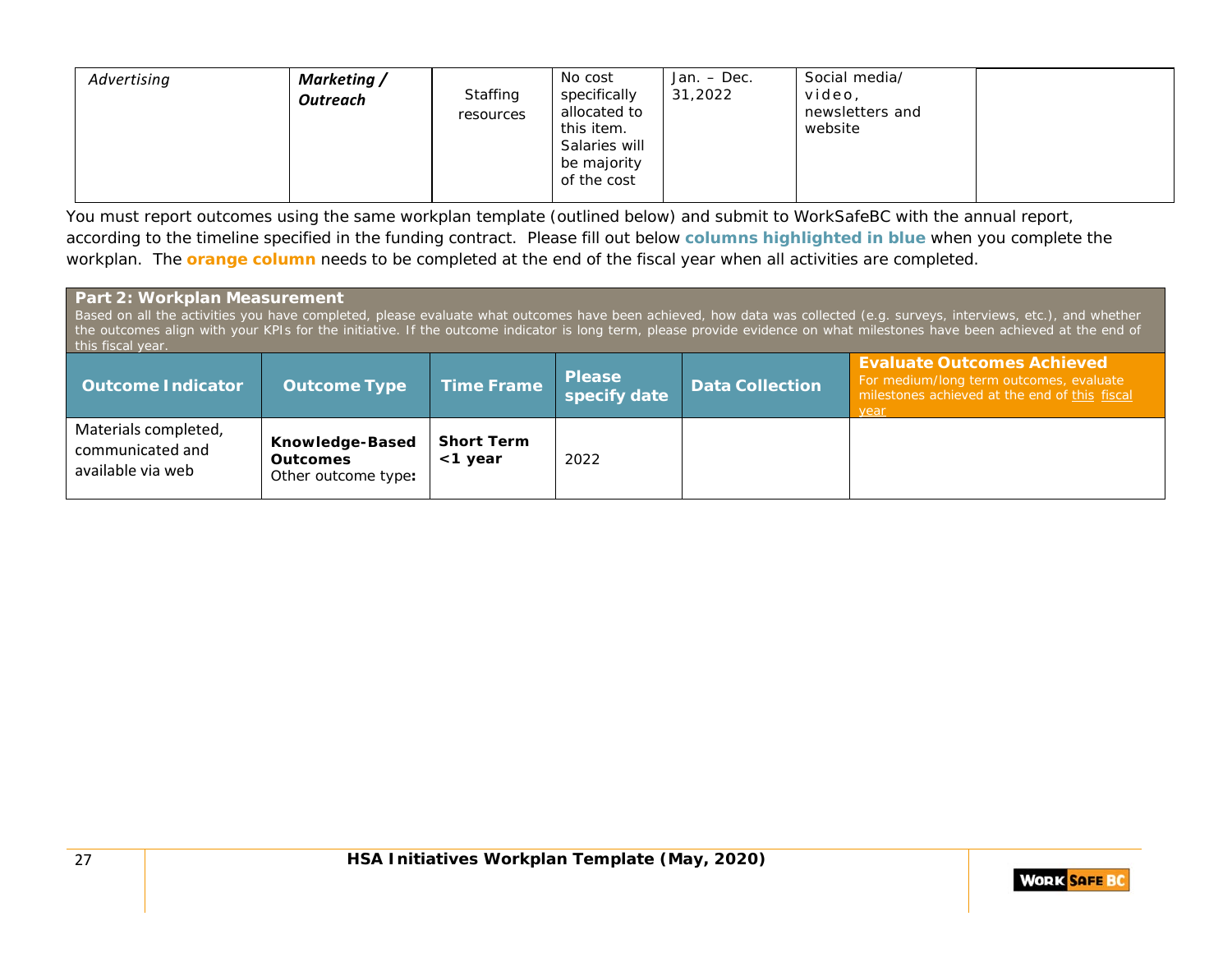## Section C: Workplan Template – Initiative 3.3

Based on the initiatives you have identified in the Section B, indicate the key activities you will undertake **under each initiative** (focus on activities that will incur high budget/cost). **Please complete one workplan for each initiative.** 

| <b>Initiative</b>            | Develop and deliver quality competency-based training and train the trainer courses for ATV/ORV utilizing<br>strategies that maximize knowledge retention while considering the various demographics and locations of<br>employers. |
|------------------------------|-------------------------------------------------------------------------------------------------------------------------------------------------------------------------------------------------------------------------------------|
| Initiative Goal/ Expectation | 1. Provide ATV/ORV operators with quality training to increase ATV/ORV competence in core operating skills.                                                                                                                         |

Please fill out below **columns highlighted in blue** when you complete the workplan. The **orange column** needs to be completed at the end of the fiscal year when all activities are completed.

| Part 1: Workplan Details<br>List the key activities you will undertake in this initiative. |                                                                                                         |                           |                           |                                                    |                                 |                      |
|--------------------------------------------------------------------------------------------|---------------------------------------------------------------------------------------------------------|---------------------------|---------------------------|----------------------------------------------------|---------------------------------|----------------------|
| <b>Activity Description</b>                                                                | <b>Activity Category</b><br>(Note: this should align<br>with info from your budget<br><i>template</i> ) | <b>Inputs</b>             | <b>Budget</b>             | <b>Time</b><br>Frame/<br><b>Completion</b><br>Date | Anticipated<br>Output           | <b>Actual Output</b> |
| Pilot course materials                                                                     | Training                                                                                                | staff, 1                  | <b>Staff</b>              | $2022$ Jan $-$                                     | Confirm suitability of          |                      |
| and gather feedback                                                                        | Other type:                                                                                             | educational<br>consultant | time/Cost<br>recovery for | 2022 Dec                                           | course materials,<br>format and |                      |
|                                                                                            |                                                                                                         |                           | educational<br>consultant |                                                    | resources                       |                      |
| Finalize course materials                                                                  | Consultation                                                                                            | 1 staff, 1                | \$5,000                   | $2022$ Jan $-$                                     | ATV/ORV course                  |                      |
| including train the                                                                        | <b>Services</b>                                                                                         | education                 |                           | 2022 Dec                                           | finalized and                   |                      |
| trainer resources.                                                                         | Other type:                                                                                             | consultant                |                           |                                                    | available via LMS.              |                      |

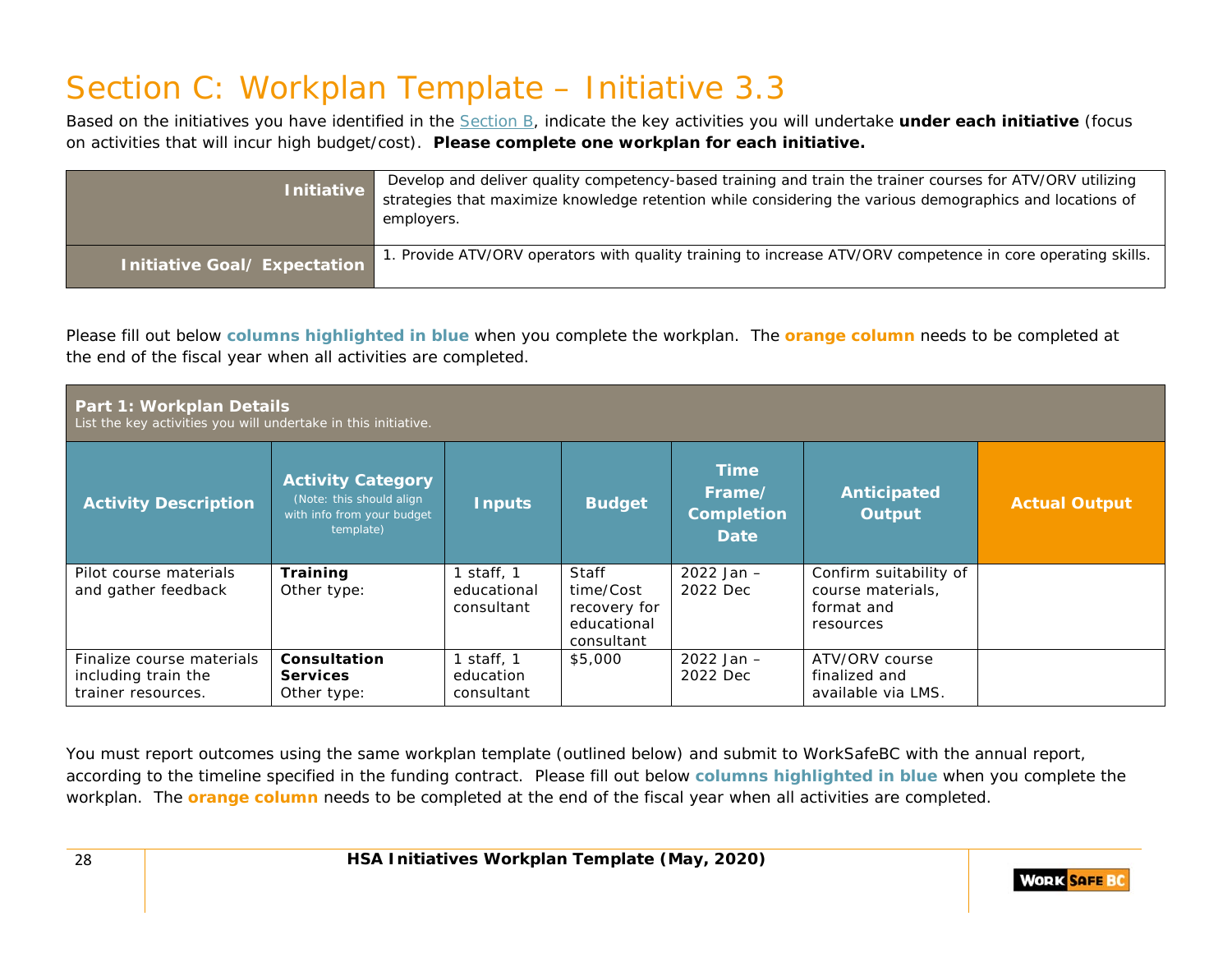#### **Part 2: Workplan Measurement**

Based on all the activities you have completed, please evaluate what outcomes have been achieved, how data was collected (e.g. surveys, interviews, etc.), and whether the outcomes align with your KPIs for the initiative. If the outcome indicator is long term, please provide evidence on what milestones have been achieved at the end of this fiscal year.

| <b>Outcome Indicator</b> | <b>Outcome Type</b>                     | <b>Time Frame</b> | <b>Please</b><br>specify date | <b>Data Collection</b> | <b>Evaluate Outcomes Achieved</b><br>For medium/long term outcomes, evaluate<br>milestones achieved at the end of this<br>fiscal year |
|--------------------------|-----------------------------------------|-------------------|-------------------------------|------------------------|---------------------------------------------------------------------------------------------------------------------------------------|
| Material developed       |                                         |                   |                               |                        |                                                                                                                                       |
| including train the      | Other, please                           | <b>Short Term</b> |                               |                        |                                                                                                                                       |
| trainer resources and    | specify                                 | $<$ 1 year        | 2022                          |                        |                                                                                                                                       |
| available via LMS.       | ATV/ORV course<br>piloted and finalized |                   |                               |                        |                                                                                                                                       |
|                          |                                         |                   |                               |                        |                                                                                                                                       |

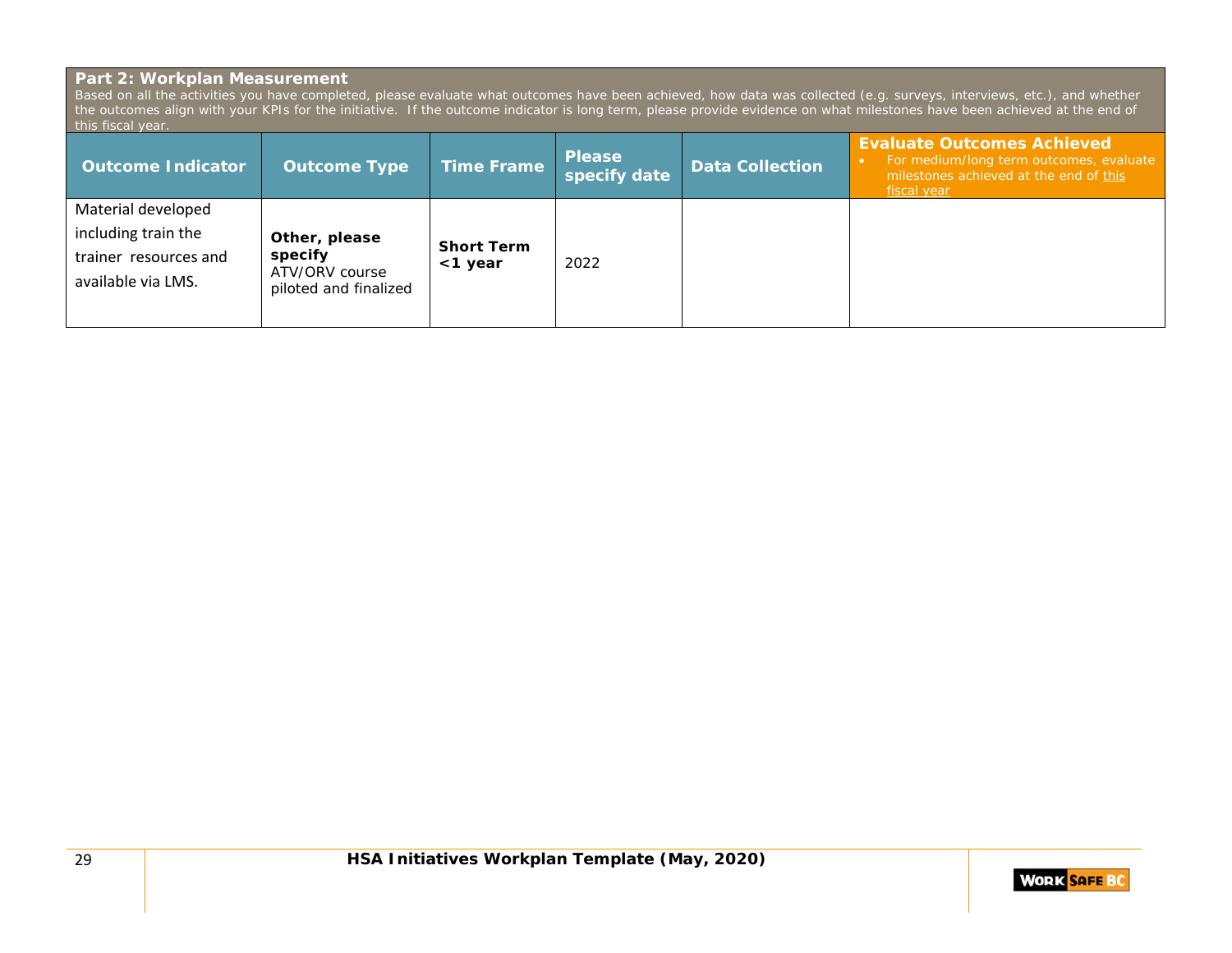### Section C: Workplan Template – Initiative 3.4

Based on the initiatives you have identified in the Section B, indicate the key activities you will undertake **under each initiative** (focus on activities that will incur high budget/cost). **Please complete one workplan for each initiative.** 

| <b>Initiative</b>           | Develop media resources including videos for worker extraction from mobile equipment, worker complacency,<br>professional industry driver, and ATV/ORV safety. |
|-----------------------------|----------------------------------------------------------------------------------------------------------------------------------------------------------------|
| Initiative Goal/Expectation | Create four media resources that improve industries awareness and collaboratively advance industry best<br>practices within their operations.                  |

| Part 1: Workplan Details<br>List the key activities you will undertake in this initiative. |                                                                                                           |                                                                                                                                                    |               |                                                 |                              |                      |  |
|--------------------------------------------------------------------------------------------|-----------------------------------------------------------------------------------------------------------|----------------------------------------------------------------------------------------------------------------------------------------------------|---------------|-------------------------------------------------|------------------------------|----------------------|--|
| <b>Activity Description</b>                                                                | <b>Activity</b><br><b>Category</b><br>(Note: this should<br>align with info from<br>your budget template) | <b>Inputs</b>                                                                                                                                      | <b>Budget</b> | Time Frame/<br><b>Completion</b><br><b>Date</b> | Anticipated<br><b>Output</b> | <b>Actual Output</b> |  |
| Identify and develop<br>content for video<br>resources                                     | Conference/<br>Convention/<br>Meeting<br>Other type:                                                      | Log Truck<br>Technical<br>Advisory<br>Committee<br>$(LTTAC)$ ,<br>Trucking and<br>Harvesting<br>Advisory<br>Group(TAG),<br>and Coast<br>Harvesting | \$40,000      | $Jan 1-$<br>December 15,<br>2022                | 4 media resources            |                      |  |